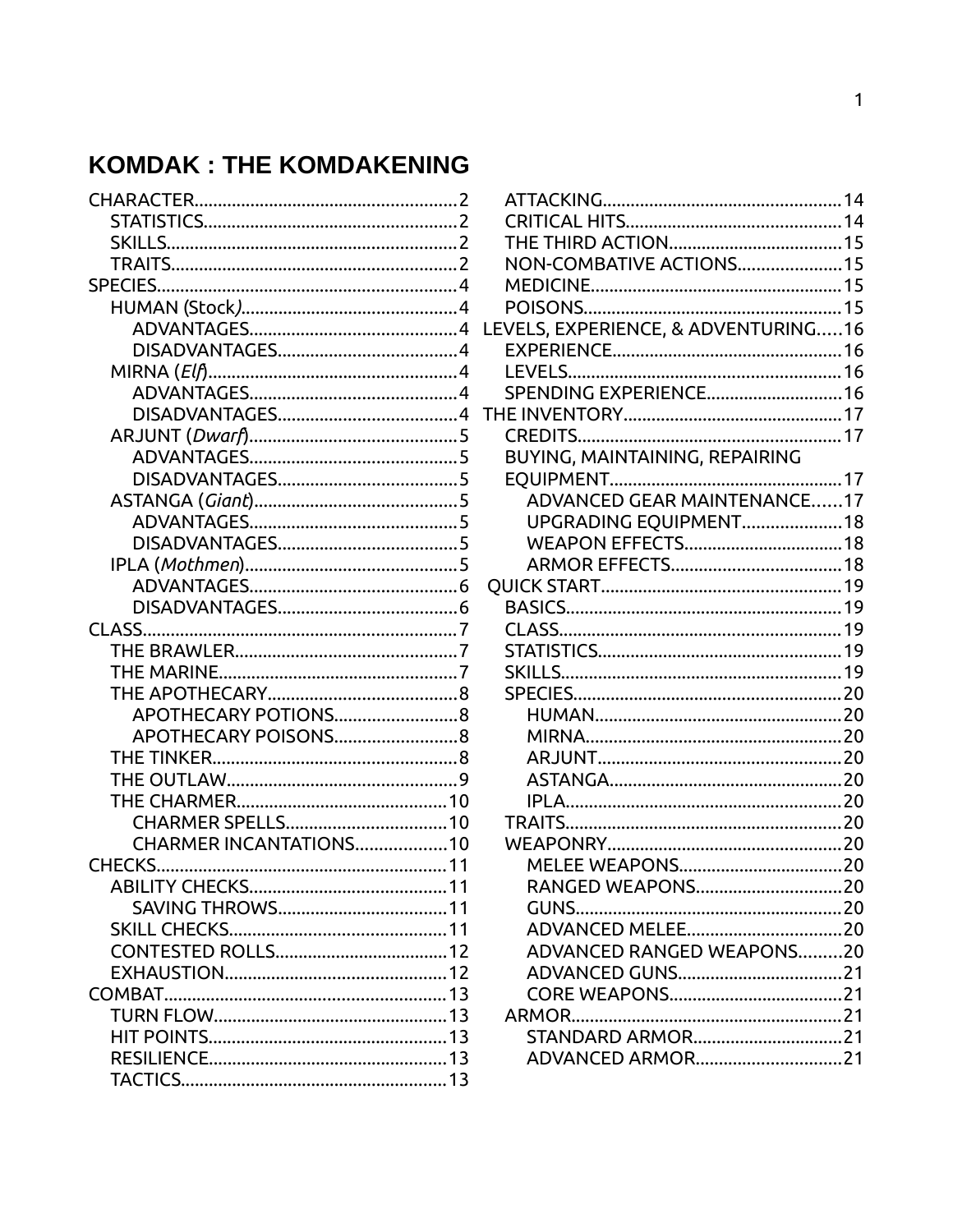# <span id="page-1-3"></span>**CHARACTER**

Your character will be one of *The Chosen*. The Chosen are individuals of varying morality and background who possess *Wards*, smart devices that enable communication with *the Core*, the central deity of Komdak. Your character will be the central way you interact with the way of the world around them.

## <span id="page-1-2"></span>**STATISTICS**

Your Chosen is defined by seven essential statistics (also known as abilities). These determine how well they will perform in certain situations, with benefits associated with each. Each statistic has certain attributes of your character that they help represent.

| Physique (PHY)     | Strength, Speed, Endurance      |
|--------------------|---------------------------------|
| Intelligence (INT) | Wisdom, Perception, Intellect   |
| Dexterity (DEX)    | Coordination, Agility           |
| Charisma (CHA)     | Charm, Deceit, Eloquence        |
| Power (POW)        | Class Abilities, Core Influence |
| WIllpower (WIL)    | Mental Resilience, Stubbornness |
| Health (HEA)       | Vitality, Physical Resilience   |

Each of these statistics have various situations where they apply, and influence whether or not you pass *Ability Checks*, which determine if you succeed in certain activities. The rules for conducting *Ability Checks* will be discussed later in this manual. Statistics are mostly set in stone from character creation, with only minor options for alteration, so one should take great care when creating them.

## <span id="page-1-1"></span>**SKILLS**

In addition to the seven statistics, there are also *skills* associated with each. Unlike the statistics, each skill is a specific subset of an action that allows greater specialization. Skills may be improved over time, unlike statistics, allowing a user to gradually improve in certain subsets of their abilities. Each attribute besides WIL and HEA has three skills associated with it.

|            | Intimidate           | Intimidation                  |
|------------|----------------------|-------------------------------|
| <b>PHY</b> | Force                | Breaking Doors & Guns         |
|            | Grapple              | Restraining People & Things   |
|            | Rig                  | Repairing & Creating Tech     |
| <b>INT</b> | Medicine             | Healing & Hurting             |
|            | Hack                 | Overriding Tech               |
|            | Sneak                | Stealth & Hiding              |
| <b>DFX</b> | Sleight              | Swiping, Palming, & Stealing  |
|            | <b>Finesse</b>       | Lockpicking, Finger Dexterity |
|            | Persuade             | Eloguence & Diplomacy         |
| <b>CHA</b> | <b>Bluff</b>         | Lying, Deceit, & Swindling    |
|            | Act                  | Imitation & Confidence        |
|            | <b>Melee Ability</b> | Damage & Accuracy             |
| <b>POW</b> | Ranged Ability       | Damage & Accuracy             |
|            | Core Ability         | Damage & Accuracy             |

WIL and HEA do not have any skills associated since they are primarily *Saving*  statistics. These are used to lessen the success of an enemy's checks rather than improve your own.

# <span id="page-1-0"></span>**TRAITS**

Your Chosen may also chose one of many traits, which provides both benefits and hindrances to them. Essentially, it exchanges some actions or abilities around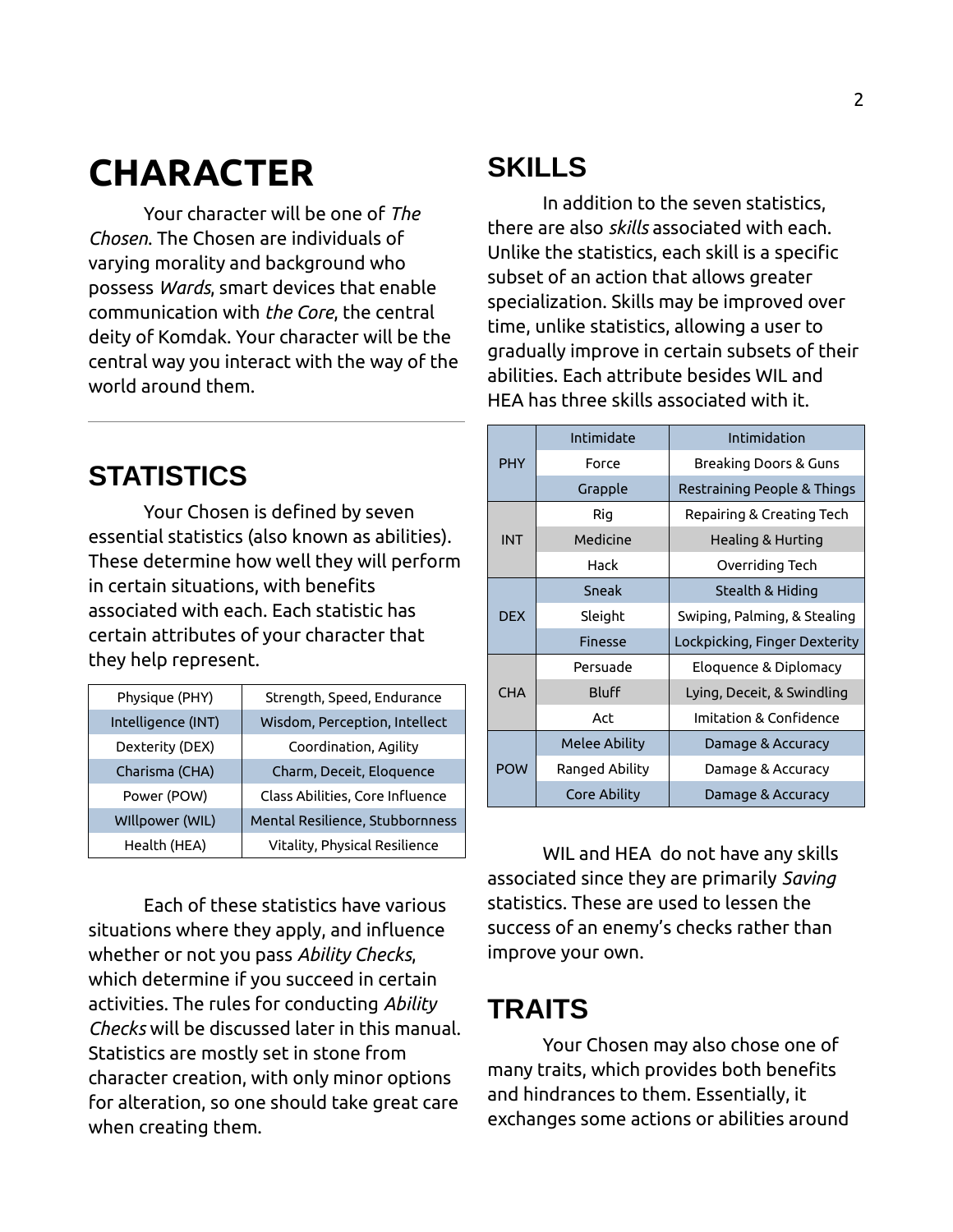to create more flavor and characterization. Your character is allowed to have one of the  $f_n$ llowing traits.

| following traits.                 |                                                                                                                |                                                                                                                                                           |                                                                                                                        |  |
|-----------------------------------|----------------------------------------------------------------------------------------------------------------|-----------------------------------------------------------------------------------------------------------------------------------------------------------|------------------------------------------------------------------------------------------------------------------------|--|
| Cowardly                          | +3 to Sneak, Medicine, Persuade, and Bluff                                                                     | Survivor                                                                                                                                                  | -1 die to all Saving Throws<br>+1 to all other rolls                                                                   |  |
|                                   | +1 die to Intimidate, Grapple, and Weapon<br>Abilities                                                         | Lone Wolf                                                                                                                                                 | +2 to all stats when alone                                                                                             |  |
| Paper Skin,<br><b>Glass Bones</b> | +4 to critical hit threshold for your attacks<br>and all attacks against you                                   |                                                                                                                                                           | -1 to all stats when in a group                                                                                        |  |
| Five-Finger<br><b>Discount</b>    | +5 to Finesse and Sleight<br>All prices are doubled                                                            | Insane                                                                                                                                                    | -1 to INT and CHA<br>+1 to WIL and HEA                                                                                 |  |
| Egghead                           | +3 to INT, CHA, and WIL<br>-3 to PHY, DEX, and HEA                                                             | Compulsive                                                                                                                                                | -1 die to Bluff                                                                                                        |  |
| Brute                             | +3 to PHY, DEX, and HEA<br>-3 to INT, CHA, and WIL                                                             | Liar                                                                                                                                                      | +2 die to Persuade                                                                                                     |  |
| <b>Skilled</b>                    | +20 skill points<br>-2 to all stats                                                                            | <b>Tech Support</b>                                                                                                                                       | Advanced Weapons no longer Overheat<br>Advanced Armors no longer Reboot<br>Standard Guns take an extra round to reload |  |
| Gifted                            | -15 skill points<br>+1 to all stats                                                                            |                                                                                                                                                           | Standard Armors lose one RES                                                                                           |  |
| <b>Barbarian</b>                  | +3 damage<br>+1 die to all Weapon Abilities                                                                    | Note that you are not required to                                                                                                                         |                                                                                                                        |  |
| Tactical                          | +4 to all Weapon Abilities<br>-2 damage                                                                        |                                                                                                                                                           | take a trait and are indeed encouraged if                                                                              |  |
| Purple                            | Everything you see is purple                                                                                   | you want a well-rounded character. Traits<br>encourage specialization and indeed create<br>new weaknesses your character might not<br>have had otherwise. |                                                                                                                        |  |
| Nearsighted                       | -1 attack die on melee weapons<br>+2 attack die on ranged, core weapons                                        |                                                                                                                                                           |                                                                                                                        |  |
| Farsighted                        | -1 attack die on ranged weapons<br>+2 attack die on melee weapons<br>No change to core weapons                 |                                                                                                                                                           |                                                                                                                        |  |
| Guns Akimbo                       | Gain a separate action turn for each gun if<br>dual-wielding<br>+1d4 to both attack rolls                      |                                                                                                                                                           |                                                                                                                        |  |
| Hammerspace                       | Draw any weapon for free<br>May not carry large or heavy weapons                                               |                                                                                                                                                           |                                                                                                                        |  |
| Medical<br>Malpractice            | -1 Medicine die<br>Failing a check hurts the patient by an<br>amount equal to number of dice rolled            |                                                                                                                                                           |                                                                                                                        |  |
| Speedster                         | +2 DEX, +2 PHY, +10' movement on your<br>third-action<br>-2 HEA, +2 die to Stealth and Finesse                 |                                                                                                                                                           |                                                                                                                        |  |
| Robber                            | +500 Credits, +6 Finesse, Sleight, Sneak,<br>Intimidate<br>All of Komdak law enforcement are out to<br>get you |                                                                                                                                                           |                                                                                                                        |  |
| Rat                               | +300 Credits, +6 Hack, Persuade, Bluff, Act<br>All of the Komdak underworld are out to get<br>you              |                                                                                                                                                           |                                                                                                                        |  |
| Accurate                          | Gain two precision tactics for every tactic die<br>Cannot use damage or lethality tactics                      |                                                                                                                                                           |                                                                                                                        |  |

*Damned Bird* There is a seagull that follows you everywhere. You can't control it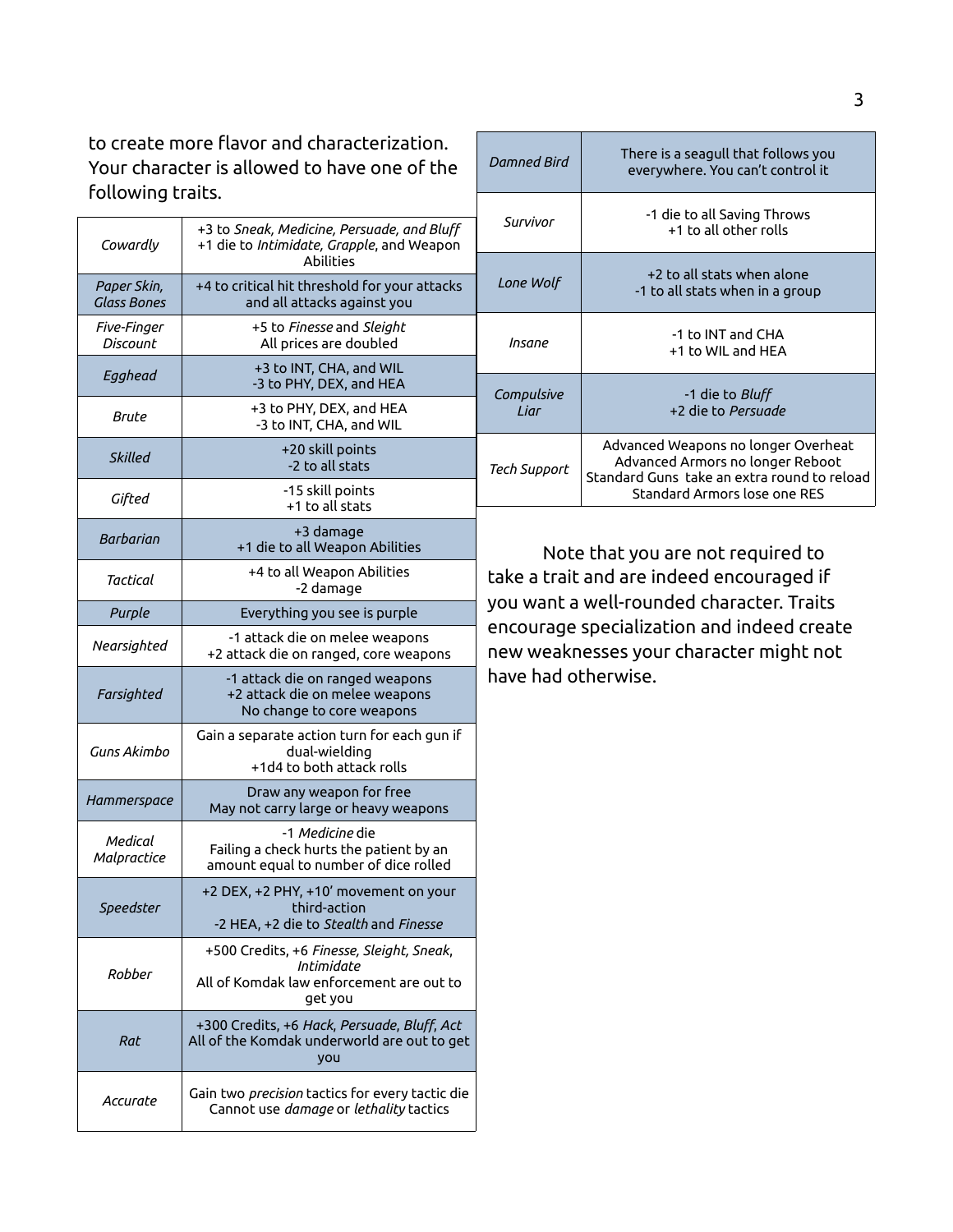# <span id="page-3-6"></span>**SPECIES**

As with other worlds, Komdak has a variety of species (or sometimes archaically called 'races') living on it. Due to generations of natural selection and specialization, each species has its own strength and weaknesses associated with it.

# <span id="page-3-5"></span>**HUMAN (Stock***)*

The reason why Komdak is so f\*cked up right now, Humans hail from the planet Earth in the year 2610. Genetically bred over decades to be the most capable of their species, the colonists of the *Hope* are hardy and resilient. Their native English is not the same as the Komdakian *Ashrin*, however, leading to invariable communications issues, and most Komdakians have a general distaste for them (with them causing the apocalypse and whatnot). Being genetically enhanced to be perfect in any scenario, the humans are adaptable yet not extremely specialized.

#### <span id="page-3-4"></span>**ADVANTAGES**

+10 Skill Points at Base

+2 WIL

#### <span id="page-3-3"></span>**DISADVANTAGES**

+1 die on all *Persuade* & *Bluff* checks against native Komdakians

### <span id="page-3-2"></span>**MIRNA (***Elf***)**

The Mirnon (MEER-non, *singular: Mirna*) are the oldest of the Komdakian species, becoming sapient some time in the last millennia. The Mirnon are the most populous race on Komdak, having a reproduction cycle somewhat similar to humans, but having a lifecycle that is around 50% longer. Their features strongly resemble the elves of human mythology, with angular features and a taller, more slender build. They have slight green skin tone and black eyes, and an upturned nose that resembles a snake. Their hands have six fingers and opposable thumbs. Their feet do not have toes. Importantly, they do not have pointy ears – they actually lack ears entirely. They do, due to a weird evolutionary fluke, have hair for whatever reason.

The Mirnon are the most eloquent of the Komdakian species, having a long and storied history. They are natureworshippers due to their history with it, and often build their villages near forests or wide rivers. Due to their eloquence, they have a greater capability in speaking and communicating, but their slender build leads to a more delicate and fragile build.

#### <span id="page-3-1"></span>**ADVANTAGES**

 $+ 2$  CHA

#### <span id="page-3-0"></span>**DISADVANTAGES**

- 2 PHY - 1 HEA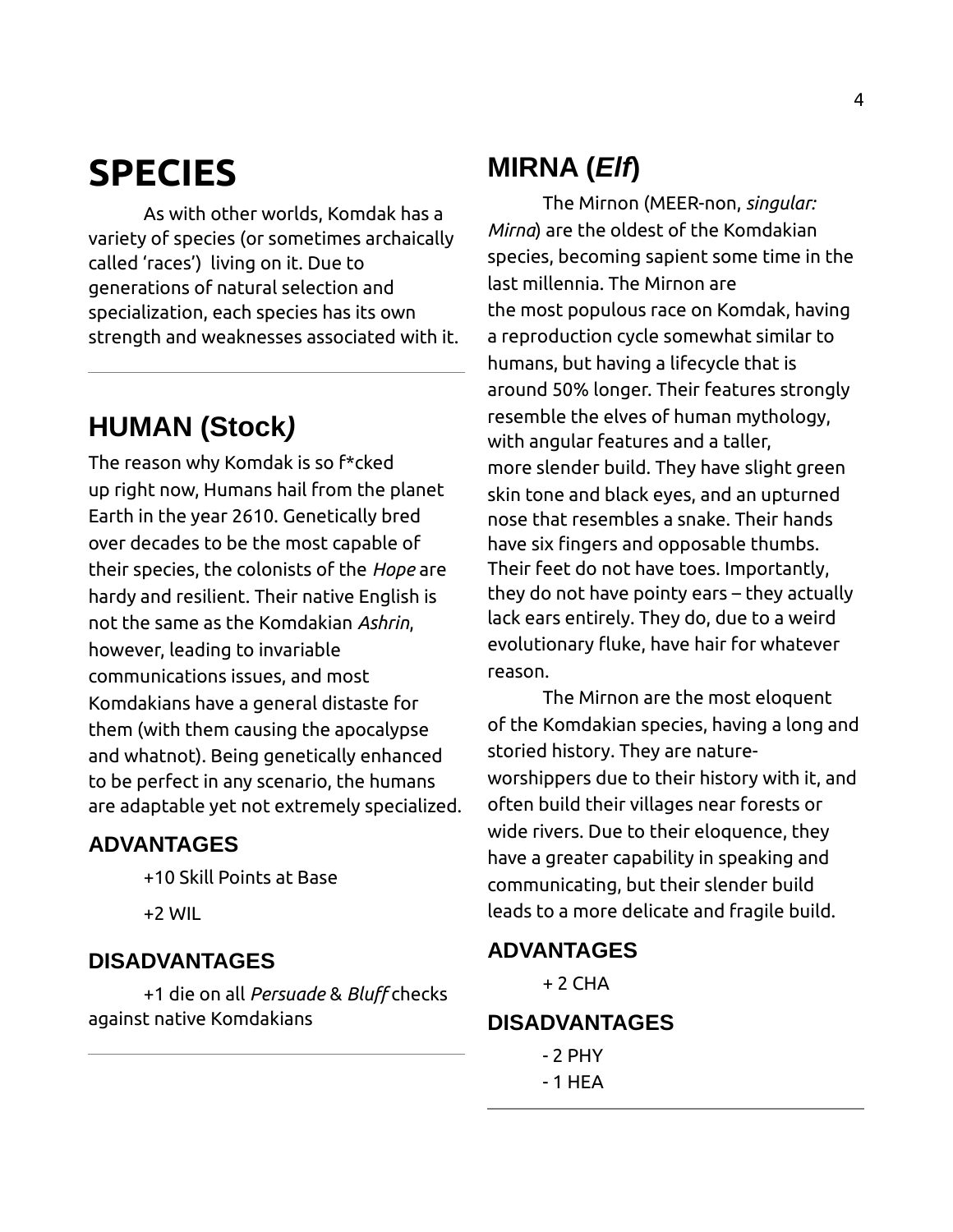# <span id="page-4-6"></span>**ARJUNT (***Dwarf***)**

The Arjunta (AR-joon-ta, s*ingular: Arjunt*) are the second-oldest and secondmost-common species on Komdak. Sporting a shorter, stockier build, they evolved over time to have a greater brain capacity – even more so than Homo Sapiens. Arjunt society is mostly underground, existing within large cities that lie within massive caverns often excavated over thousands of years.

Similar to the Mirnon, the Arjunta have black eyes and exceptionally pale skin. Their proportions involve a disproportionately large head on a short, stocky build, and they idolize machinery and technology. Arjunta have brilliant intelligence and decent strength from their stocky bodies, but their clumsy bodies leave much to be desired in terms of agility.

#### <span id="page-4-5"></span>**ADVANTAGES**

- + 2 INT
- $+ 1$  PHY

### <span id="page-4-4"></span>**DISADVANTAGES**

- 3 DEX
- 1 RES

### <span id="page-4-3"></span>**ASTANGA (***Giant***)**

The second-youngest species on Komdak, the Astuung (AH-stung, s*ingular: Astanga*) share a common ancestor with the Mirnon, over two million years prior. Whereas the Mirnon progenitor went towards forests, the Astuung progenitor headed towards the poles of Komdak, similar to Earth's Neanderthals. There, over thousands of years, they grew in both size and strength, with diminishing mental capacity as the generations went on. The Astuung hunted in the poles for over fifteen thousand years, eventually being discovered by Arjunt exploration parties. The Arjunt began using their exceptional strength to do work in their cities, moving large amounts of rubble and materials, and helping to build massive machines and towers.

The Astuung resemble the Mirnok closely, though they have a ten-foot-tall build, with female-favoring sexual dimorphism leaving eleven-foot-tall females. They have a much more bulky build, with larger muscles, and a proportionally smaller head with flatter features.

#### <span id="page-4-2"></span>**ADVANTAGES**

+4 PHY +2 HEA

#### <span id="page-4-1"></span>**DISADVANTAGES**

| -2 DEX   |
|----------|
| -2 INT . |
| -1 RES   |

### <span id="page-4-0"></span>**IPLA (***Mothmen***)**

The Iplum (IH-plum, *singular: Ipla*) are the newest of the species on Komdak, being a (relatively speaking) young offshoot of the Mirnon some few hundred thousand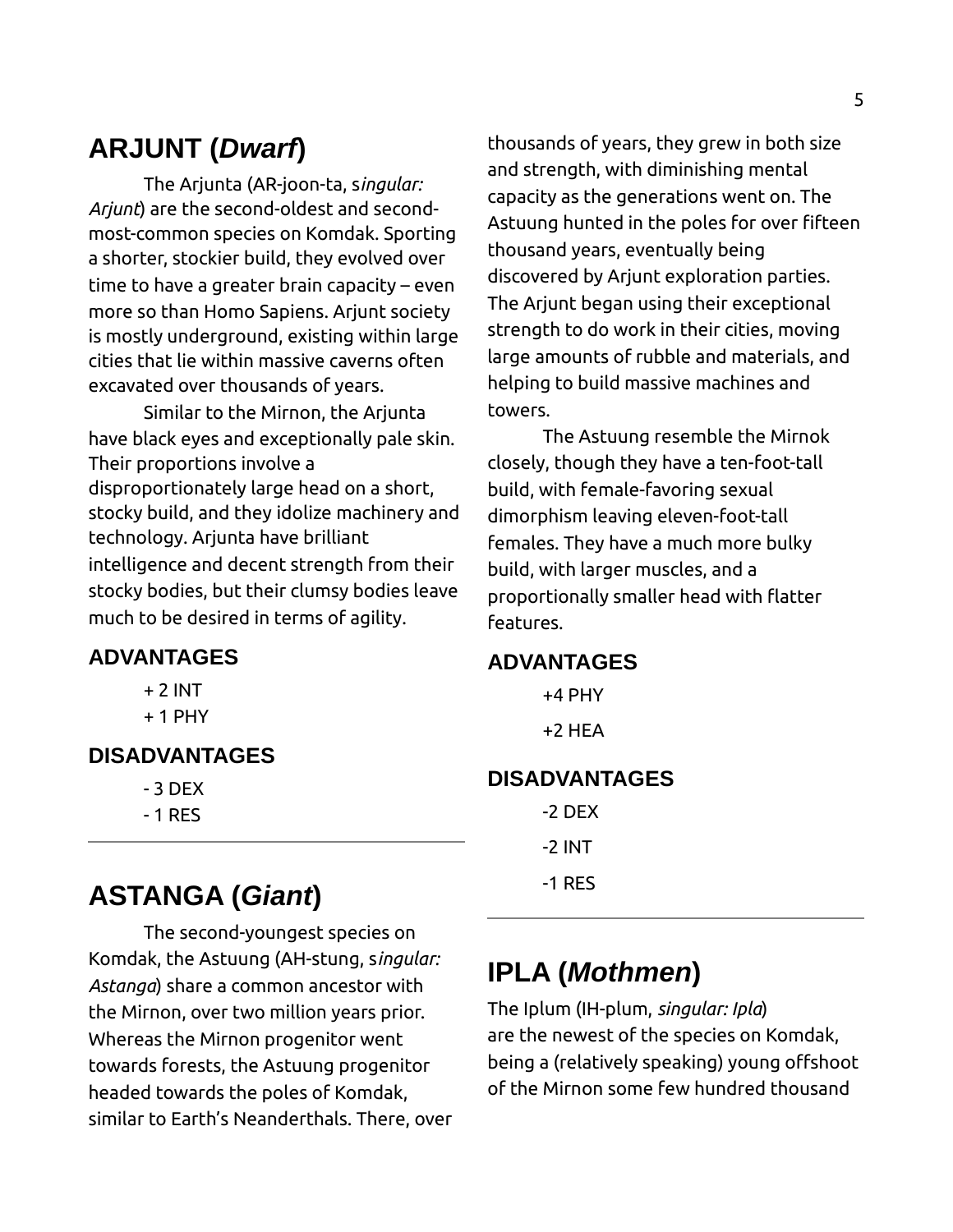years ago. The Iplum have very light and very slender builds, having evolved for living on mountainous terrain. They have a pair of membranous "wings" on their backs, hanging from what can be considered vestigial "arms". The wings have scales attached to them, which allow the Iplum to glide, but not fly, from peak to peak, though it both requires a lot of speed and a lot of vertical distance between peaks (they are not efficient gliders). The Iplum have since reassimilated into Mirnon culture and therefore have no real culture of their own. They are remarkably similar to the Mirnon, the only difference being their wings and their bodies being very lightweight. This lightweight nature leads to them being very agile and dexterous. Unlike their Mirnon counterpart, the Iplum also have a surprisingly strong musculature, leading to them being stronger than their cousins.

#### <span id="page-5-1"></span>**ADVANTAGES**

+2 DEX

#### <span id="page-5-0"></span>**DISADVANTAGES**

- 2 HEA
- 1 RES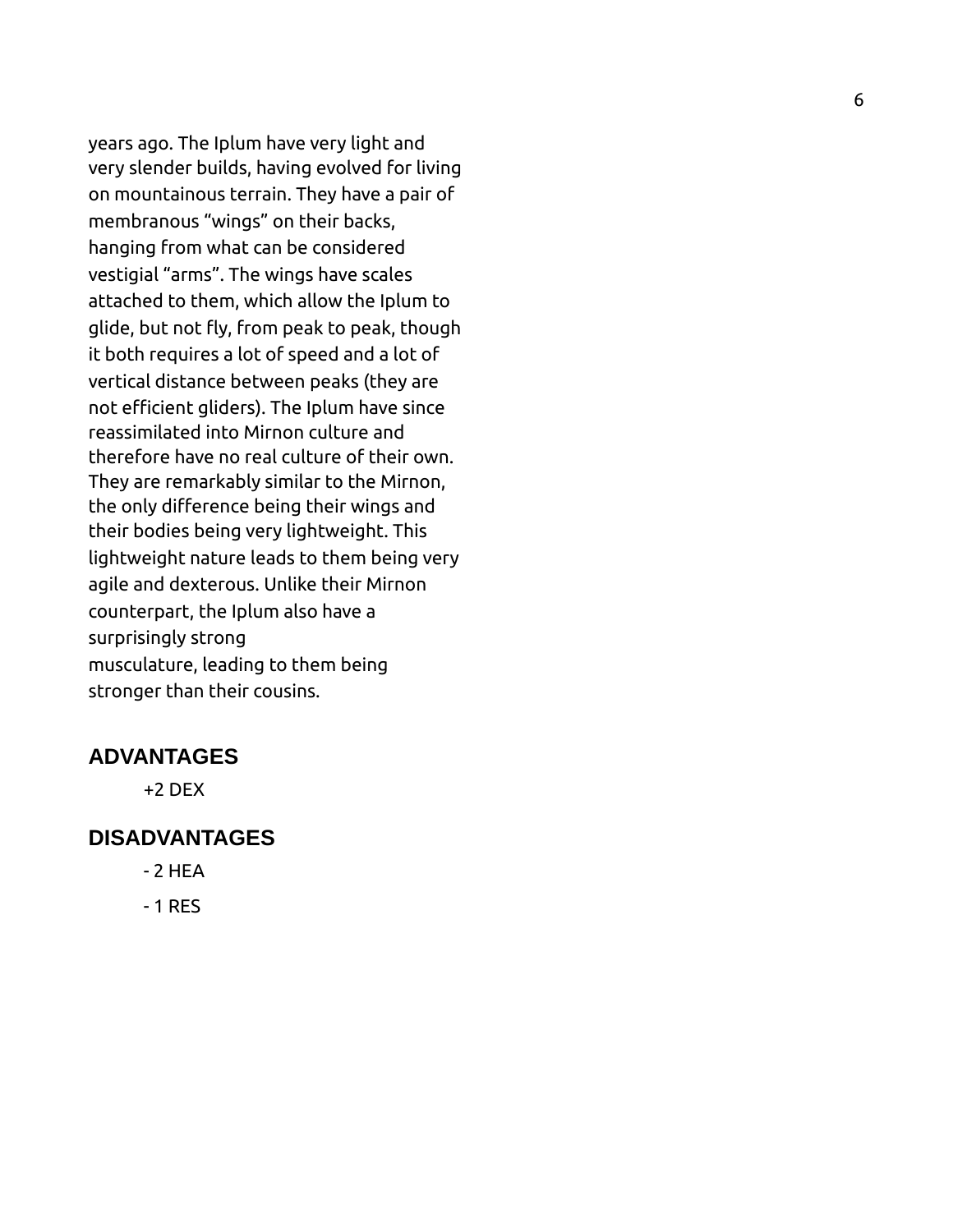# <span id="page-6-2"></span>**CLASS**

Your Chosen has a set *class* dependent on their ward, training, and artifact. A class essentially represents the "profession" of your character, with each class serving a dedicated role on the team, as well as having a preset group of abilities and perks to allow them to fulfill that role. The classes, alongside their respective perks and abilities are as follows:

# <span id="page-6-1"></span>**THE BRAWLER**

The Brawler specializes in melee combat, serving as one of two **Damage Cores** for the team. Possessing a high level of resilience and damage potential, they are capable of dealing and taking a substantial amount of damage, but possess limited use outside of battle.

**Well Built:** The Brawler gains a passive +4 HEA and +1 RES.

**Adrenaline**: The Brawler may remove an PHY dice to any check and add 1d6 to damage if they are at or below 3 HP.

**Fighting Spirit**: The Brawler gains two free melee tactics each turn in combat.

**Come Here, You Little**: The Brawler may remove a dice on all Grappling checks.

**Focus**: The Brawler may exhaust INT to remove an attack dice for one swing.

**Rage**: The Brawler may exhaust PHY to gain an additional two melee tactics for one turn.

# <span id="page-6-0"></span>**THE MARINE**

The Marine is the other potential **Damage Core**. Whereas the Brawler focuses on overwhelming damage and outlasting their opponent, the Marine uses tactics and crowd control to support the battle. Heavily trained in a regime steeped in human military traditions, the Marine utilizes Human weaponry to eliminate targets at range. They are less useful in one-on-one fights, but can hold their own in crowds and swarms.

**Trained Killer**: The Marine gains a passive +2 HEA and +2 RES.

**Accelerated Healing**: The Marine gains a +25% bonus from all healing effects.

**Fast Hands**: The Marine does not need to take a turn to reload.

**Gun-Fu**: The Marine gains a free ranged tactic each turn in combat.

**Multiattack**: The Marine may spend a tactic of any kind in exchange for an additional action turn. For each additional attack, however, another 1d4 is added to the attack roll, with each additional attack getting less accurate than the one before it.

**Precision**: The Marine may exhaust INT to remove one attack dice on all their attacks for one turn.

**Dodge**: The Marine may exhaust DEX to completely nullify any attack against them for one turn.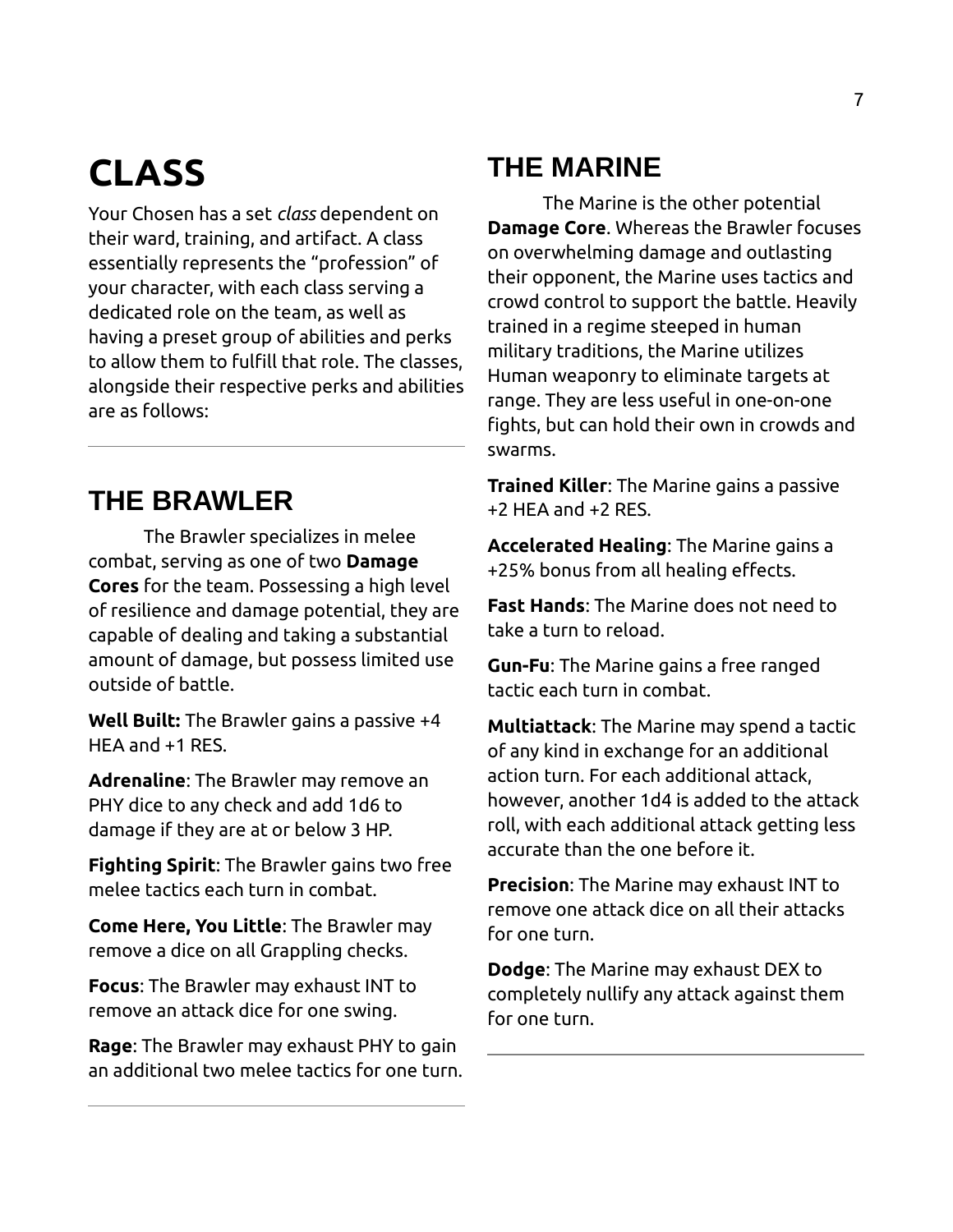# <span id="page-7-3"></span>**THE APOTHECARY**

Trained in medical tradition from Human and Komdak sources, the Apothecary is an elite combat medic. As a **Support Core**, they focus on healing and buffing their party members while simultaneously sabotaging the enemy by utilizing a careful mixture of potions and poisons. The apothecary blends traditional medicine with refined pharmaceuticals in order to turn the tide of battle.

**Trained Botanist**: The Apothecary removes two die in all plant-related checks.

**Trained Doctor**: The Apothecary removes one die in all *Medicine* checks.

**Brewer**: The Apothecary may manufacture one flask or vial of potion or poison for every two points in POW and one for every four points in INT.

**EMT**: The Apothecary may exhaust POW and INT in order to manufacture a potion immediately.

**Pharmacist**: The Apothecary may mix potions or poisons to combine their effects.

**Hip Flask**: The Apothecary may create *flasks*, which can be thrown instead of drunk. Any targets within 3' of the flask's location will be hit, and the effects of the potion will be halved.

### <span id="page-7-2"></span>**APOTHECARY POTIONS**

| Healing Potion              | $+1d6$ HP                    |
|-----------------------------|------------------------------|
| <b>Iron Flixir</b>          | $+2$ RFS<br>4 rounds / 20s   |
| <b>Concentration Flixir</b> | +1 Tactic<br>3 rounds / 15s  |
| <b>Brilliance Elixir</b>    | $+3$ INT<br>12 rounds $/1$ m |

| Robust Flixir       | $+3$ PHY<br>12 rounds $/1$ m     |
|---------------------|----------------------------------|
| <b>Power Flixir</b> | $+2$ POW<br>6 rounds $/$ 30s     |
| Quick Elixir        | $+3$ DEX<br>12 rounds / 1m       |
| Snake Oil           | $+3$ CHA<br>12 rounds $/1m$      |
| Miracle Tonic       | +3 WIL, +3 HEA<br>12 rounds / 1m |

### <span id="page-7-1"></span>**APOTHECARY POISONS**

| Potent Poison           | $-3d4HP$                                                                                                                              |
|-------------------------|---------------------------------------------------------------------------------------------------------------------------------------|
| <b>Clumsy Poison</b>    | -1 Tactic<br>3 rounds / 15s                                                                                                           |
| Draining Poison         | $-1d4HP$<br>4 rounds / 20s                                                                                                            |
| Draft of Gullibility    | +2 die on WIL Saves<br>against CHR<br>12 rounds / 1m                                                                                  |
| Draft of Sickness       | +2 die on all HFA Saves<br>4 Rounds / 20s                                                                                             |
| Draft of Failure        | +1 die on all Checks<br>4 rounds / 20s<br>May not be flasked                                                                          |
| Draft of Blindness      | Renders the subject<br>blind<br>2 rounds / 10s<br>Flasks halve duration                                                               |
| Draft of Phantoms       | Induces paranoia and<br>hallucinations<br>+2 die on WIL Saves<br>against Intimidate<br>2 rounds / 10s<br><b>Flasks halve duration</b> |
| Draft of Face-Blindness | Friends and foe become<br>indistinguishable                                                                                           |
| Draft of Weakness       | Critical hit threshold<br>raised by 3<br>3 rounds / 15s                                                                               |

### <span id="page-7-0"></span>**THE TINKER**

Unlike the Apothecary, the Tinker prefers inorganic means to organic. The other **Support Core**, they provide a variety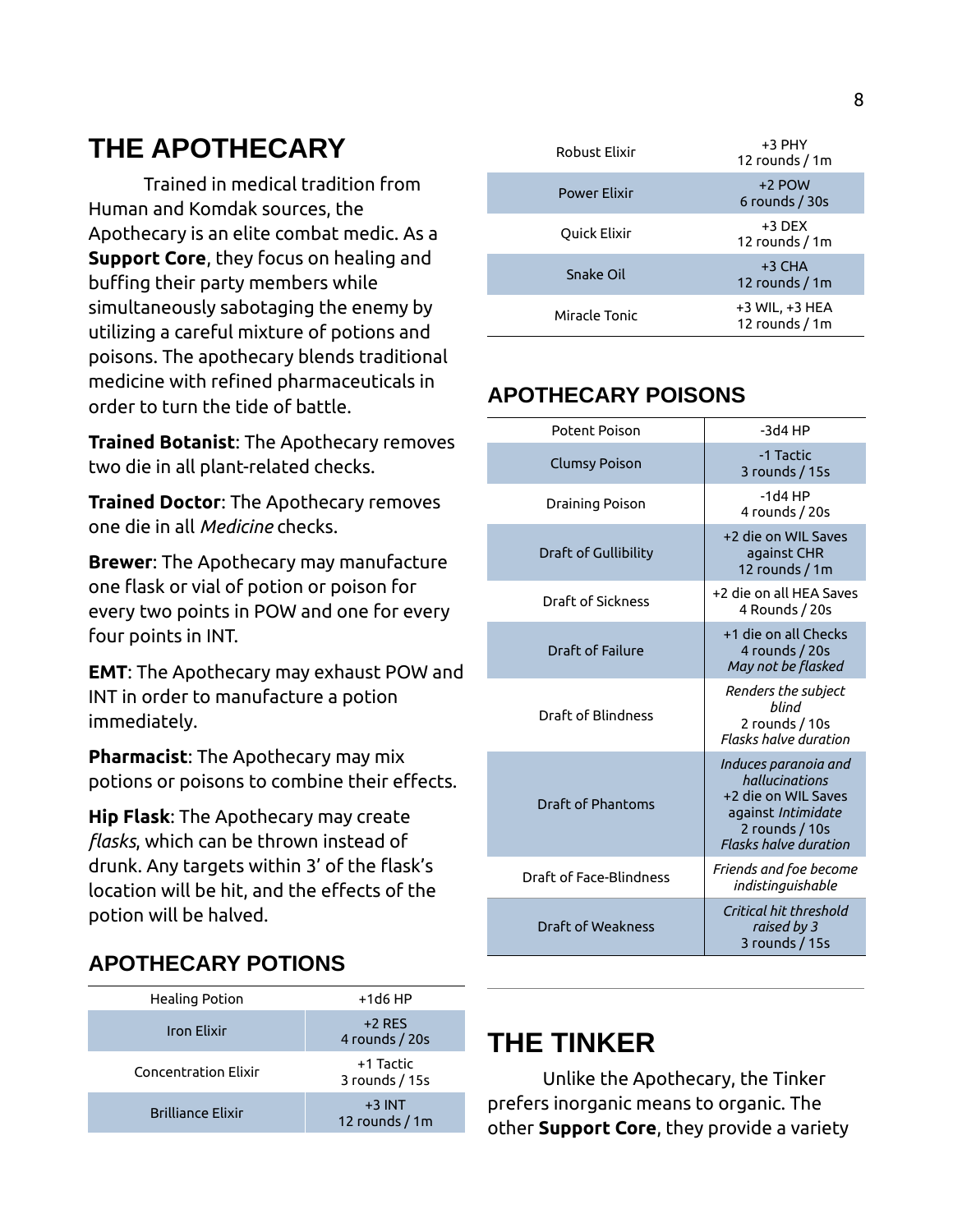of means to manipulate plentiful pre-crash technology surrounding them. The tinker maintains and improves the weaponry and armor of the party, and can sabotage and control the technology surrounding them to gain tactical advantages in battle and outside of it.

**I.T.** : The Tinker removes two dice in any nonhacking technology check.

**Exploit**: The Tinker may remove two dice from any Hacking check.

**Repair**: The Tinker may instantly repair or reboot any weaponry or armor.

**Enhance**: The Tinker may perform a *Rig* check in order to provide an additional damage dice to a weapon, or +2 RES to armor, provided they are advanced.

**Disable**: The Tinker may perform a *Hack* check to remotely disable equipment for an amount of rounds equal to *Hack* dice cast minus one. *Exploit* provides no bonuses.

**Drone**: The Tinker may send an autonomous drone to survey an area. Footage is recovered upon the drone's return.

**Trapper**: The Tinker may remove one die on any trap-related *Rig* check.

**Breacher**: The Tinker is heavily experienced with explosives. They may roll *Rig* checks to produce shaped charges in order to blow open non-reinforced doors. They may also produce conventional explosives and mines, dealing 1d4 damage per die *Rig* cast.

### <span id="page-8-0"></span>**THE OUTLAW**

While not as useful inside of battle as outside of it, the Outlaw serves as a useful **Technical Core** for the team. Capable of infiltrating quietly, conning opponents, and eliminating unaware foes, the Outlaw serves as a useful jack-of-all trades. The skills an Outlaw provides are often useful for bridging gaps to the objective, or often circumventing other avenues of attack. While not as useful in combat as the others, the Outlaw can still incapacitate unaware enemies quicker than any other class, allowing certain targets to be quickly incapacitated before entering battle.

**The Deceiver**: The Outlaw may remove one die from all Bluff checks.

**The Con Artist**: The Outlaw may remove one die from all Act checks.

**The Shadow**: The Outlaw may remove one die from all DEX skills.

**The Grifter**: The Outlaw may mimic any voice they have heard with an Act check.

**The Backstabber**: If undetected and near a target, the Outlaw may perform a Stealth check to deal 2d6 damage per die cast. *The Shadow* provides no bonuses.

**The Assassin**: If undetected, the Outlaw may enter combat with a Stealth check to reveal themselves. They gain an additional tactic for every die cast. *The Shadow* provides no bonuses.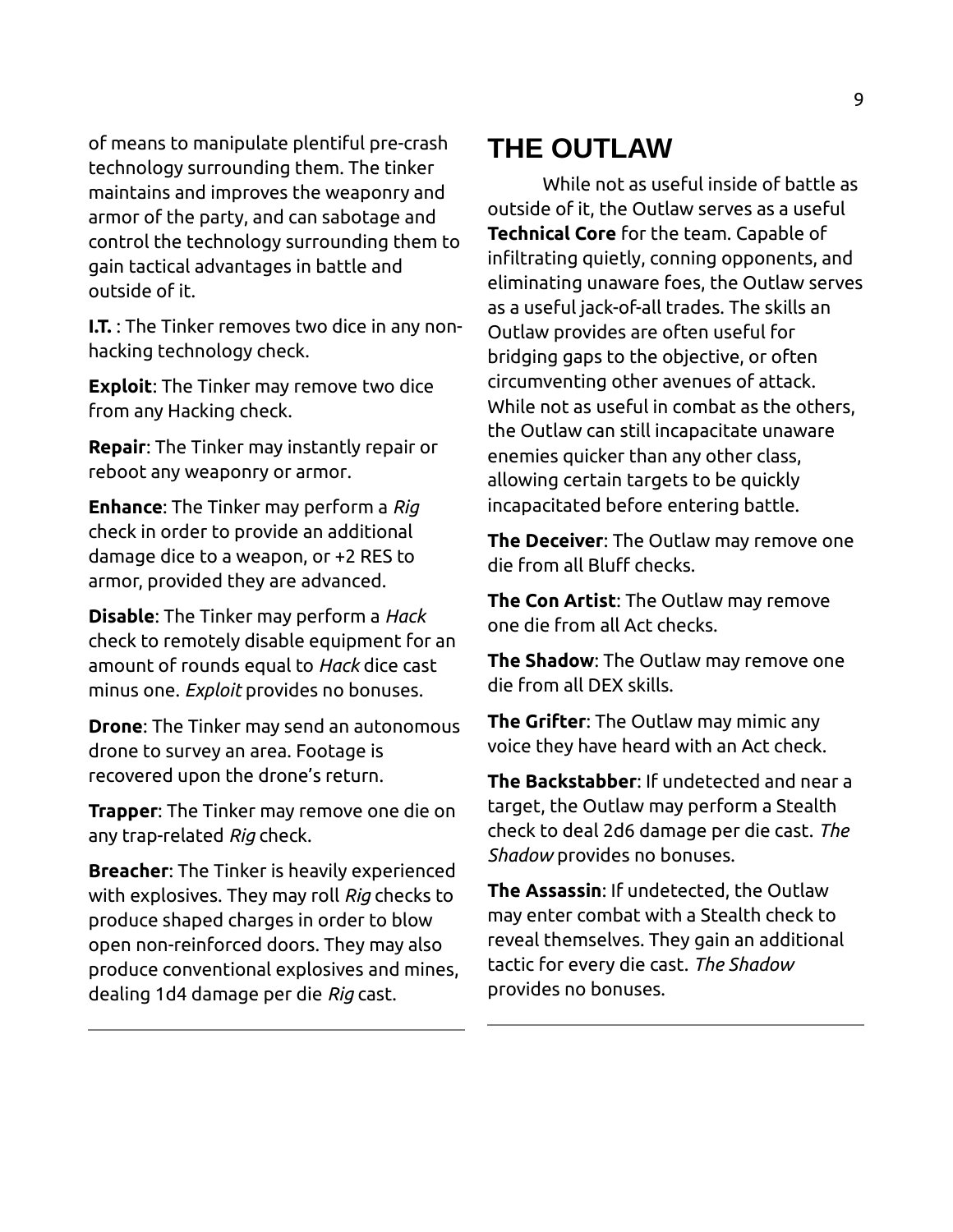## <span id="page-9-2"></span>**THE CHARMER**

Focusing primarily on channeling the power of the Core, the Charmer is the other **Technical Core** of the team. The Charmer is unique in that they may shape the energy of the Core, and use it to manifest useful effects for the party to utilize in their travels. The Charmer thrives by utilizing their magic for unorthodox solutions, often serving a position no other class can fill.

**The Studied**: The Charmer may remove a die from all raw INT ability checks.

**The Influential**: The Charmer gains a free core tactic every third turn.

**The Powerful**: The Charmer may spend core tactics to cast additional spells on their turn

**The Magical**: The Charmer may cast one spell for each two points in POW, and one for every four points in CHA.

**The Unlimited**: The Charmer may cast one incantation every fifteen seconds / 3 rounds. These otherwise have unlimited use.

**The Familiar**: The Charmer posses a small, floating orb of energy called their *focus*. The Focus is the origin of most Charmer spells, and can be mentally moved around by the charmer, but must remain in sight. If destroyed, the focus will reform upon rest.

#### <span id="page-9-1"></span>**CHARMER SPELLS**

| <b>Blink</b> | Immediately swap position with the<br>Charmer's focus.                             |
|--------------|------------------------------------------------------------------------------------|
| Veil         | All subjects in contact with the focus are<br>rendered invisible<br>2 rounds / 10s |
| Smoke Bomb   | The focus emits a 10' cloud of smoke,<br>obscuring all within it<br>5 rounds / 25s |
| Counterfeit  | Produces 3d10 counterfeit credits<br>Disappear after 1 minute                      |

| Shield            | Projects a 3' x 3' energy shield from the<br>focus                                                                                    |
|-------------------|---------------------------------------------------------------------------------------------------------------------------------------|
|                   | Absorbs 3d4 damage before shattering                                                                                                  |
| Heal              | Heals 1d4 on contact with focus<br>Unlimited targets                                                                                  |
| Telepathy         | Read the current thoughts of a subject                                                                                                |
| Magnekinesis      | Remotely move up to 20lbs of<br>ferromagnetic material<br>Cannot move anything smaller than a key                                     |
| Hypnoses          | Induce in target:<br>+3 die on WIL Saves against CHR skills                                                                           |
| <b>Save Point</b> | Allows single teleportation back to this<br>point at any time<br>Must touch focus to teleport back<br>Only one save point may persist |
| Explosive         | The focus explodes, dealing 3d20<br>damage to all within 10'.<br>Destroys the focus                                                   |
| Flashbang         | Blinds all with line of sight to focus<br>2 rounds / 10s                                                                              |
| Hover             | The Caster may fly<br>2 rounds / 10s                                                                                                  |
| Illusion          | Summons a small, person-sized illusion at<br>the Focus<br>2 rounds / 10s                                                              |
| Blackout          | Extinguishes all light sources in a 30'<br>radius<br>3 rounds / 15s                                                                   |
| Resurrect         | Reanimate a corpse and command it<br>Has 5 HP, 0 INT, 0 CHA, 0 WIL, 0 POW<br>Can talk, and act semi-autonomously<br>6 rounds $/30s$   |

### <span id="page-9-0"></span>**CHARMER INCANTATIONS**

| Pyrokinetic  | The focus ignite<br>Deals 1d6 damage on contact                                                |
|--------------|------------------------------------------------------------------------------------------------|
| Cast Light   | The focus provides bright light<br>1 hour                                                      |
| Divination   | Observe a previously-visited area                                                              |
| Electrify    | The focus produces an electric current<br>Deals 1d4 + 1 damage on contact                      |
| Chill        | The focus becomes icy<br>Can freeze small volumes of liquid<br>Deals 1d4 + 1 damage on contact |
| Night Vision | Grants one target infrared vision                                                              |
| Secure       | Allows remote locking of doors or latches                                                      |
| Quench       | The focus condenses the air around it<br>Produces 0.51 of water                                |
| Brownout     | Disables all advanced weaponry and gear<br>2 rounds / 10s                                      |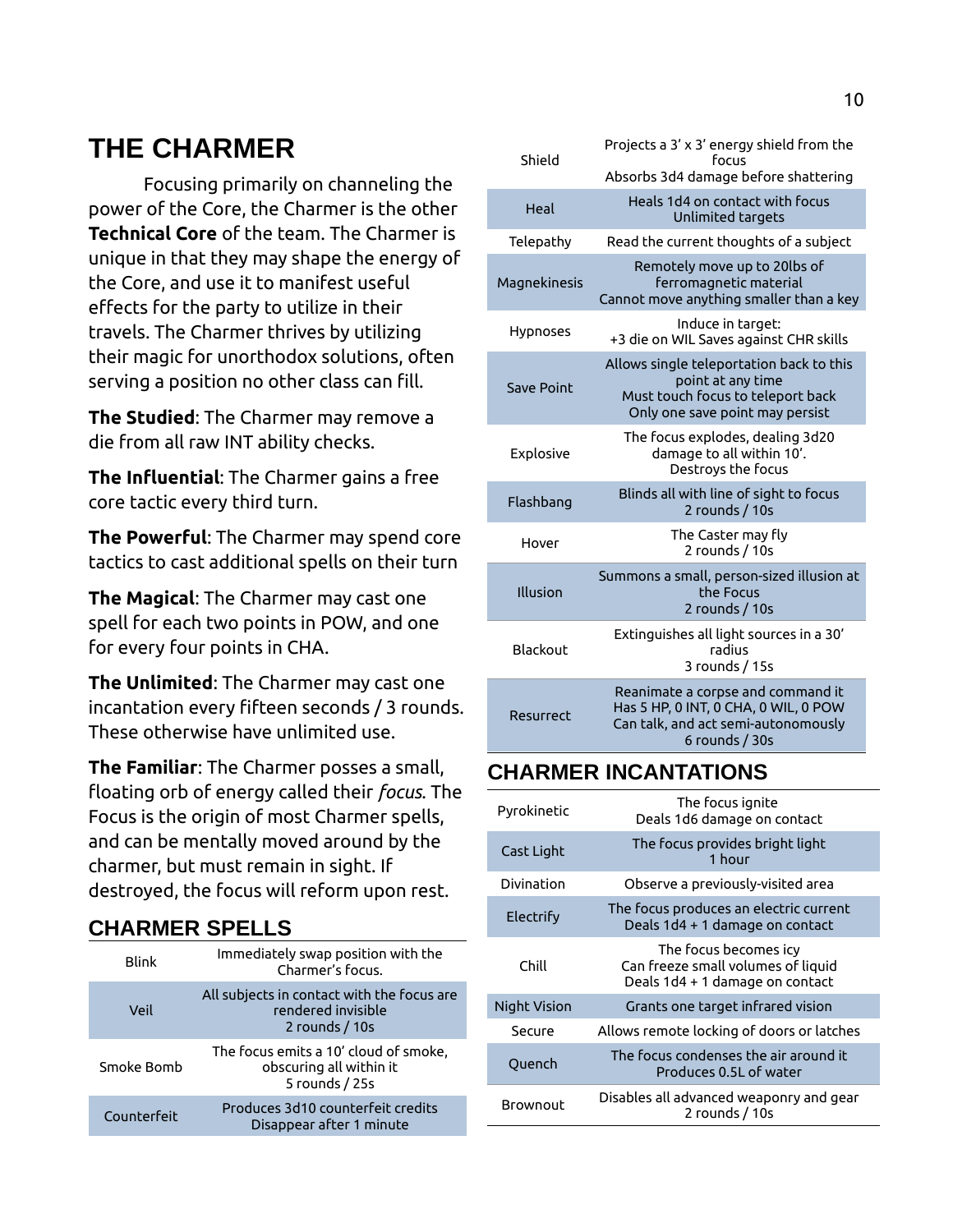# <span id="page-10-3"></span>**CHECKS**

In order to determine your success at certain actions, *checks* will be made. A check is an event that compares a random result to your skills or statistics, and uses that to determine the results. The higher the relevant statistic or skill, the more likely you are to succeed.

For example, if an enemy Apothecary throws poison at a player, they may make a 3-die saving HEA throw against it. If they succeed, the poison's effect is halved (rounded up), but if they fail, the effect is fully applied. Similarly, if a player makes a Bluff check against an NPC, that NPC might make a WIL check against the player. If they fail, they will believe the lie, but if they succeed, they will not.

### <span id="page-10-2"></span>**ABILITY CHECKS**

The most basic kind of check is the *Ability check*. An ability check rolls a certain amount of die (on average, two to four) and checks the sum of the dice against the relevant ability. If the value is lower or equal to the statistic, the check is passed. If it surpasses the value of the statistic, you fail.

Each statistic will have various ability checks that might be made, such as drawing general knowledge (INT), climbing up walls (PHY), or thumb-wrestling (DEX). The amount of dice rolled will be determined by the GM, with higher dice representing a more difficult check.

#### <span id="page-10-1"></span>**SAVING THROWS**

A special kind of ability check, often used with WIL or HEA is the *saving throw*. A saving throw is the result when an enemy succeeds their check, a player fails their check, or an unfortunate result is about to be applied to the player. In most cases, a saving throw determines whether or not the effects are lessened, although in some instances, the saving throw will outright negate negative effects.

### <span id="page-10-0"></span>**SKILL CHECKS**

As discussed earlier, each ability is further broken down into three key skills. Each of these skills might be individually in certain circumstances, such as if a player bluffs their way through a conversation, or attempts to pick a lock.

In these cases, similar rules to the ability checks apply, but with the value of the skill. The total score of the skill is compared to a roll of multiple die, with the check succeeding if the sum is less than or equal to the value of the skill, and failing otherwise.

*However*, unlike ability checks, skill checks may be *flushed*. A check can be flushed if either the check is failed or the character has no points in the skill (and therefore would automatically fail if attempted). If the skill is flushed, the same check is tried again, but as an check of the relevant *ability,* with two die added.

 For example, a player who fails a onedie *Hack* check may flush it and instead perform it as a three-die INT check.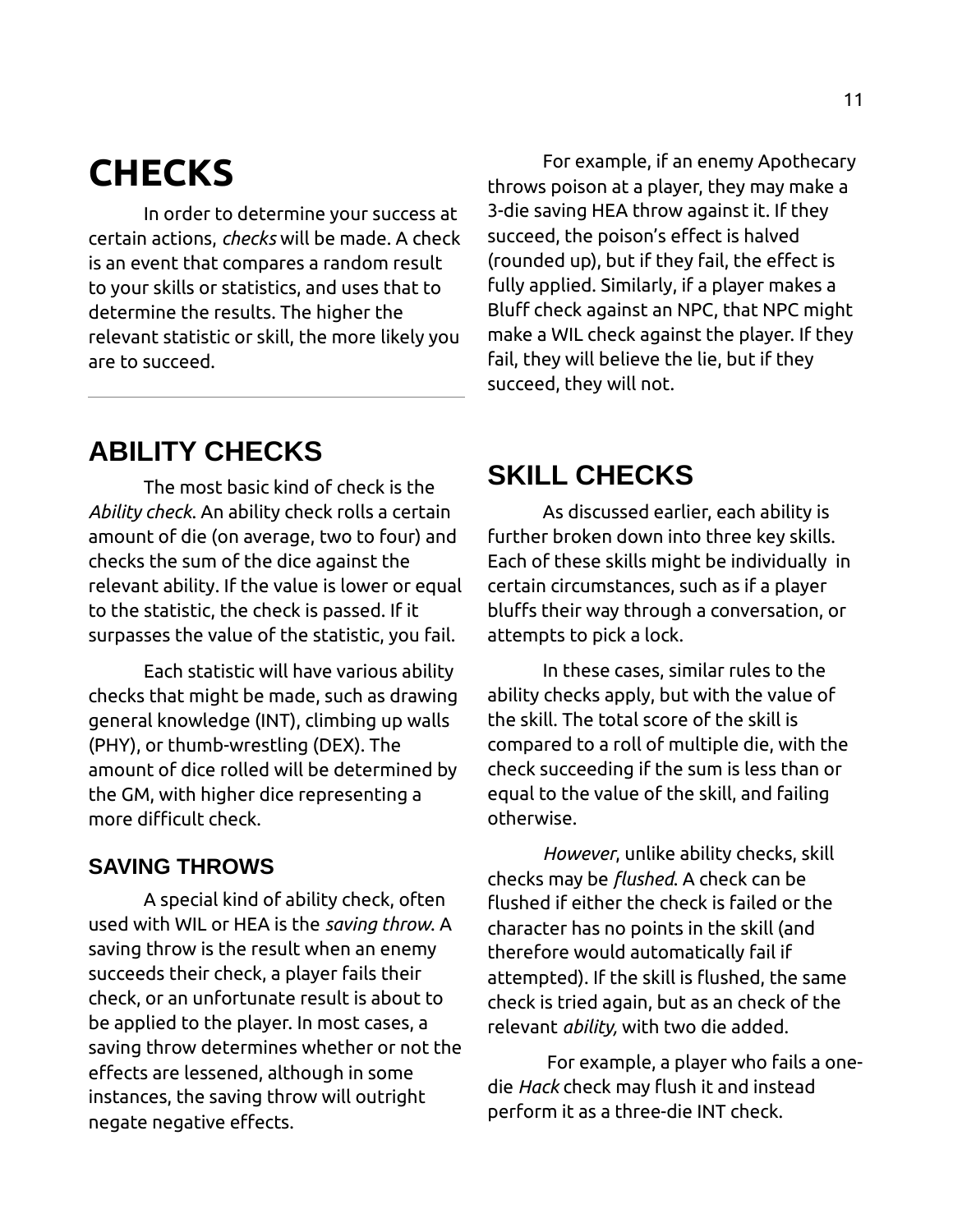Likewise, a player with no skills in *Persuade* may flush it and try a two-die check as a four-die CHA check.

### <span id="page-11-1"></span>**CONTESTED ROLLS**

In the case of two characters working against each other, a contested roll is made. The characters need not be working at the same time for a contested roll to be made; if one character set up a security system one hour earlier, and another is hacking it now, a contested check is still made.

Contested rolls are made by one character setting the difficulty target. The character who gets to set the difficulty target is the character who made the check first chronologically. If both characters are making the check at roughly the same time, a coin flip or dice roll determines the player who sets it.

The character who sets the difficulty target rolls as many dice as they want against the relevant statistic.

If the difficulty check is passed, the other characters must roll one more dice than what was set in order to pass the check.

If the difficulty check is failed, the other characters must instead roll one dice for every four points in the relevant statistic of the setter in order to pass the check.

Note that statistics or skills might be used asymmetrically. For example, in contested bluff checks, one character will use *Bluff* and the other will use WIL. The rules for contested checks only work if both parties are aware of the "contest" that is

being entered. If not, a saving throw will be used instead.

### <span id="page-11-0"></span>**EXHAUSTION**

A character may choose to use all their energy for the day and *exhaust* a statistic. Exhaustion will make any one check for that statistic two dice easier. In exchange, once exhausted, all checks with the statistic will be one day harder until the next rest. Note that some class abilities may exhaust a statistic. Each statistic may be individually exhausted.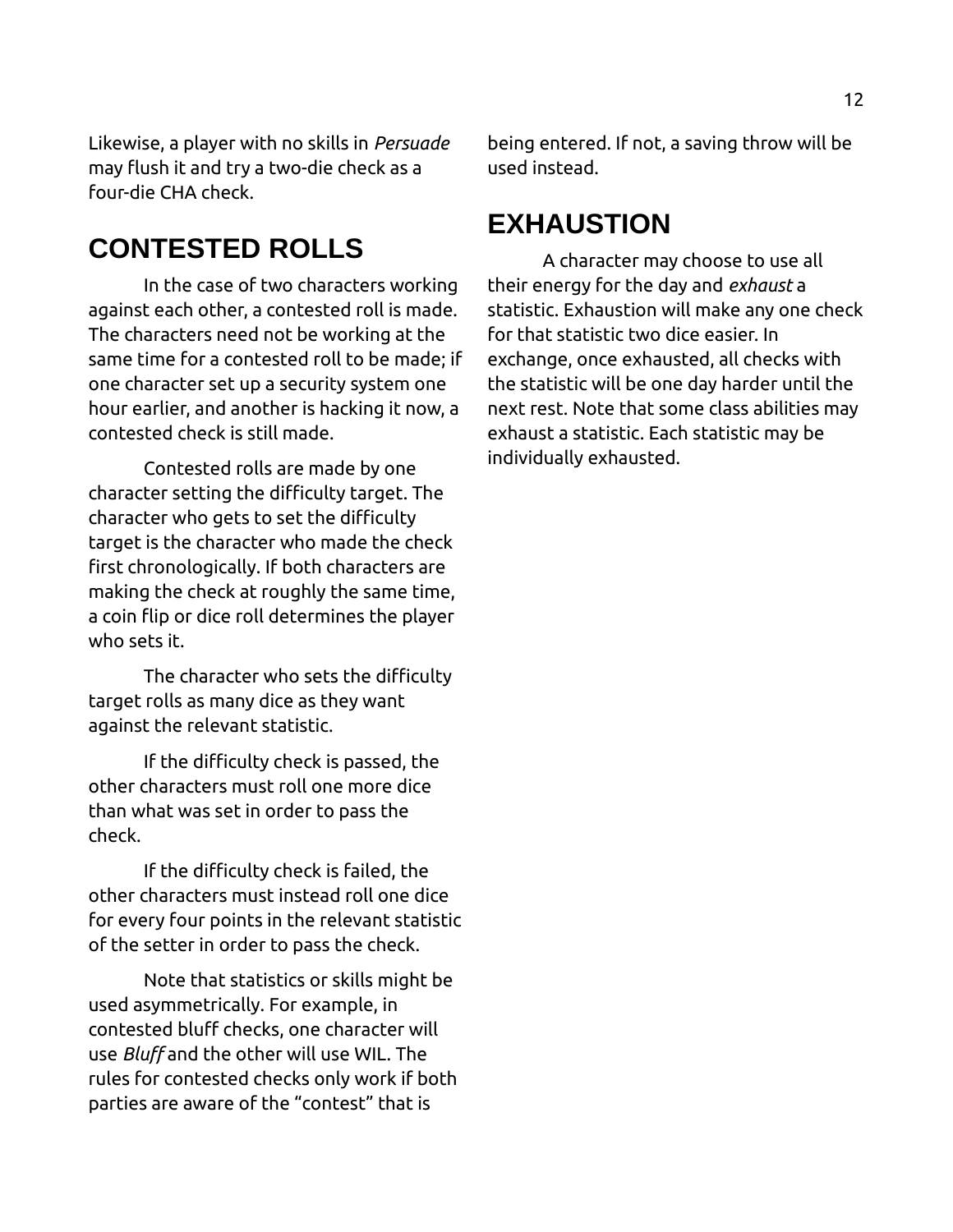# <span id="page-12-4"></span>**COMBAT**

This ain't no pretty little fantasy world, maggot. There do be some serious monsters. Here's how you're going to fight.

# <span id="page-12-3"></span>**TURN FLOW**

The single unit of combat is a *turn*. As you might expect, each character gets one turn unless otherwise specified (some creatures may get more turns per battle). Once each character gets their turn, a *round* has been completed. One round lasts five seconds, with each turn within it happening simultaneously. Each character is guaranteed to get their turn if they are conscious at the start of a round, regardless of if they perish during it.

At the start of combat, if one party surprised the other, they are guaranteed to go first. Otherwise, 1d10 is rolled for each party. The group with the highest value goes first. This, as in many games, is called *initiative*.

Within each party, members are required to figure out their turn flow.

### <span id="page-12-2"></span>**HIT POINTS**

Each player has a certain number of *hit points*, or HP. HP determines the overall healthiness of your character. It should *not* be confused with HEA, which is a statistic.

Each character has a maximum HP determined by their HEA score plus four points per level. This may be further raised or lowered by potions, armor, or artifacts.

HP is constantly in flux depending on any healing or damage done to the character.

Once your hit points reach 0, you will be presented with a three die WIL check every turn in order to stay conscious. If you fail this check, you will go unconscious and lose your turn. If you succeed, you will gain your turn. For every three HP you lose after this point, another die is added to the check.

Your character will die if their points drop below zero by an amount equal to onehalf HEA. If they are dead, you lose all turns and are unable to be revived unless brought to a doctor within 24 hours.

## <span id="page-12-1"></span>**RESILIENCE**

Resilience (RES) determines the likelihood that a hit will manage to deal damage to you. Resilience represents your character's capabilities of dodging damage, as well as their armor's toughness. For every seven points in PHY or DEX, the character gains one point in RES. Armor or potions may additional lower RES. A character's total RES score is capped at 14.

All players start at an minimum of three RES.

# <span id="page-12-0"></span>**TACTICS**

At the beginning of a turn, a player can choose to attempt a tactic roll. For a tactic roll, the character may choose to roll as many dice as they want against any of the tactical skills (*Melee Ability, Ranged Ability, or Core Ability*). If they succeed, they gain a *tactic* for each die cast minus one. (e.g. three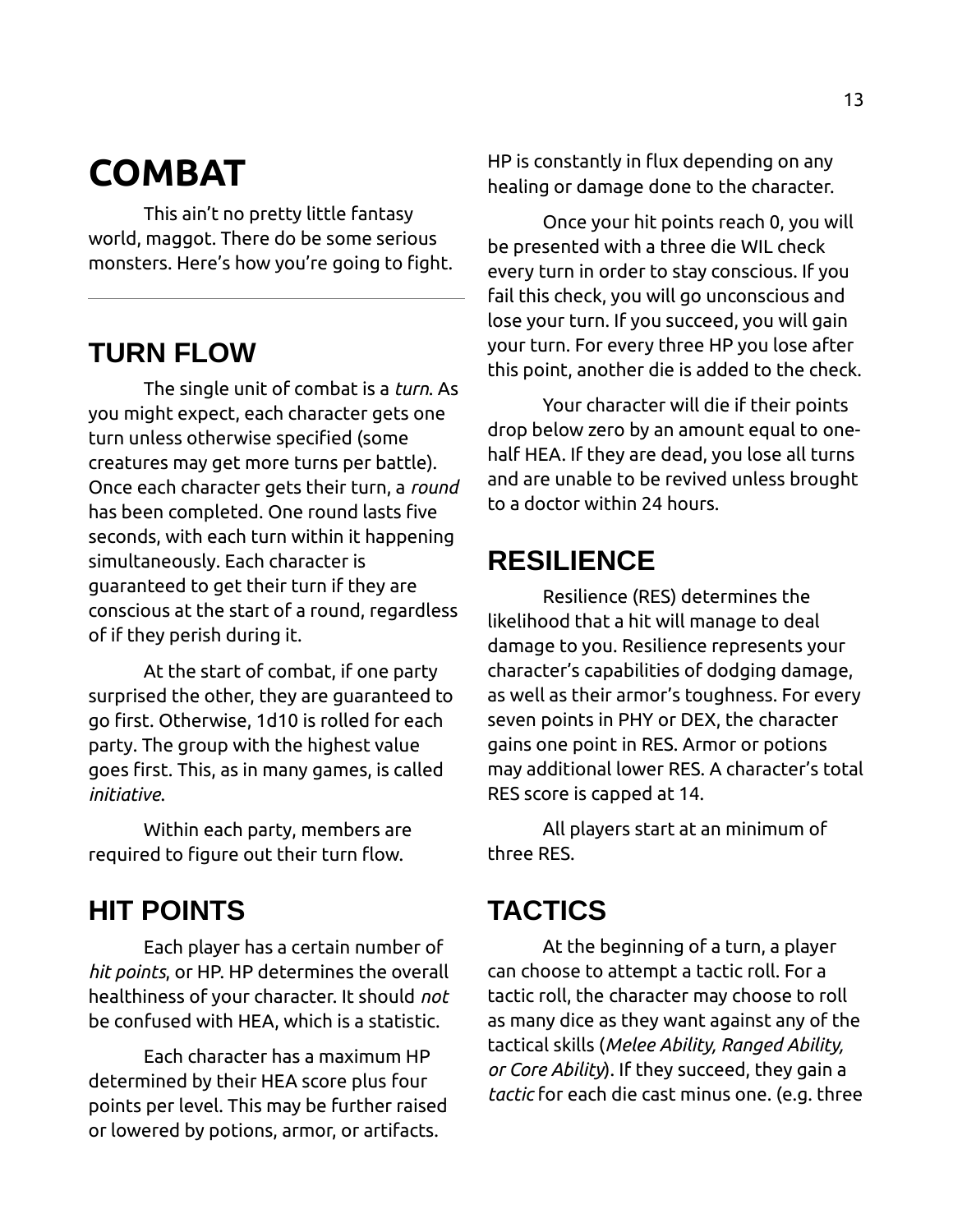dice cast against *Melee Ability* will grant two *melee tactics*)

If a character is using a weapon corresponding to a tactic they have, they may choose to use the tactic for *precision*, *damage*, or *lethality*. All tactics must be announced before actually attacking.

For each tactic used in *precision*, the hit roll for the character's attack is lowered by two.

For each tactic used in *damage*, the damage value for the character's attack is raised by two.

For each tactic used in *lethality*, the *critical hit threshold* is raised by one.

### <span id="page-13-1"></span>**ATTACKING**

In order to attack, a character must first define their target and what tactics they are using. After that point, the character must *roll to hit*.

To *roll to hit*, a player must roll four dice, which is called the *attack roll* or *attack dice*. If the sum of those dice is less than or equal to the character's *vulnerability*, the attack hits. A character's vulnerability is defined as twenty minus their resilience. Remember that each *precision* tactics will lower the sum by two.

Each weapon has a defined *range*. Melee weapons may not attack enemies outside their range. Core and Ranged weapons may, but for each additional multiple of the range, they add a single dice to the *roll to hit*. Thus, a player with a crossbow of 10ft range who is thirty feet from a target must roll two additional dice.

The damage dealt by a weapon is typically defined by a sum of a constant and a dice roll. If the attack is a hit, the damage is calculated and applied. *Damage* tactics also apply their damage upon a hit.

Weapons will also deal additional damage depending on their relevant statistics. For every six points in the statistic, they deal an additional one point of damage. For melee weapons, it is PHY, for ranged weapons it is DEX, and for Core weapons it is CHA.

### <span id="page-13-0"></span>**CRITICAL HITS**

In the off-chance that a character gets absurdly lucky and manages to land a hit of an enemy's weak spot, they gain a critical hit. These critical hits deal maximum damage and impart other effects to the enemy.

In order to land a critical hit, the attack roll must be at most four. Using *lethality* tactics raises this threshold by one each, but the value used to calculate the critical hit is the *raw* value and not the modified value. Thus, *precision* tactics and other roll-altering effects do not apply.

If a critical hit is landed, the enemy takes double maximum damage. This is determined by taking the maximum possible damage (i.e. greatest possible value for weapon damage rolls) and doubling it. In addition, the enemy must make a four-die HEA save. If they fail, an additional effect is applied for the rest of the battle, determined by rolling 1d20:

| $1 - 3$ | Blinded  | Add one attack dice      |
|---------|----------|--------------------------|
| $4-6$   | Weakened | Lose three attack damage |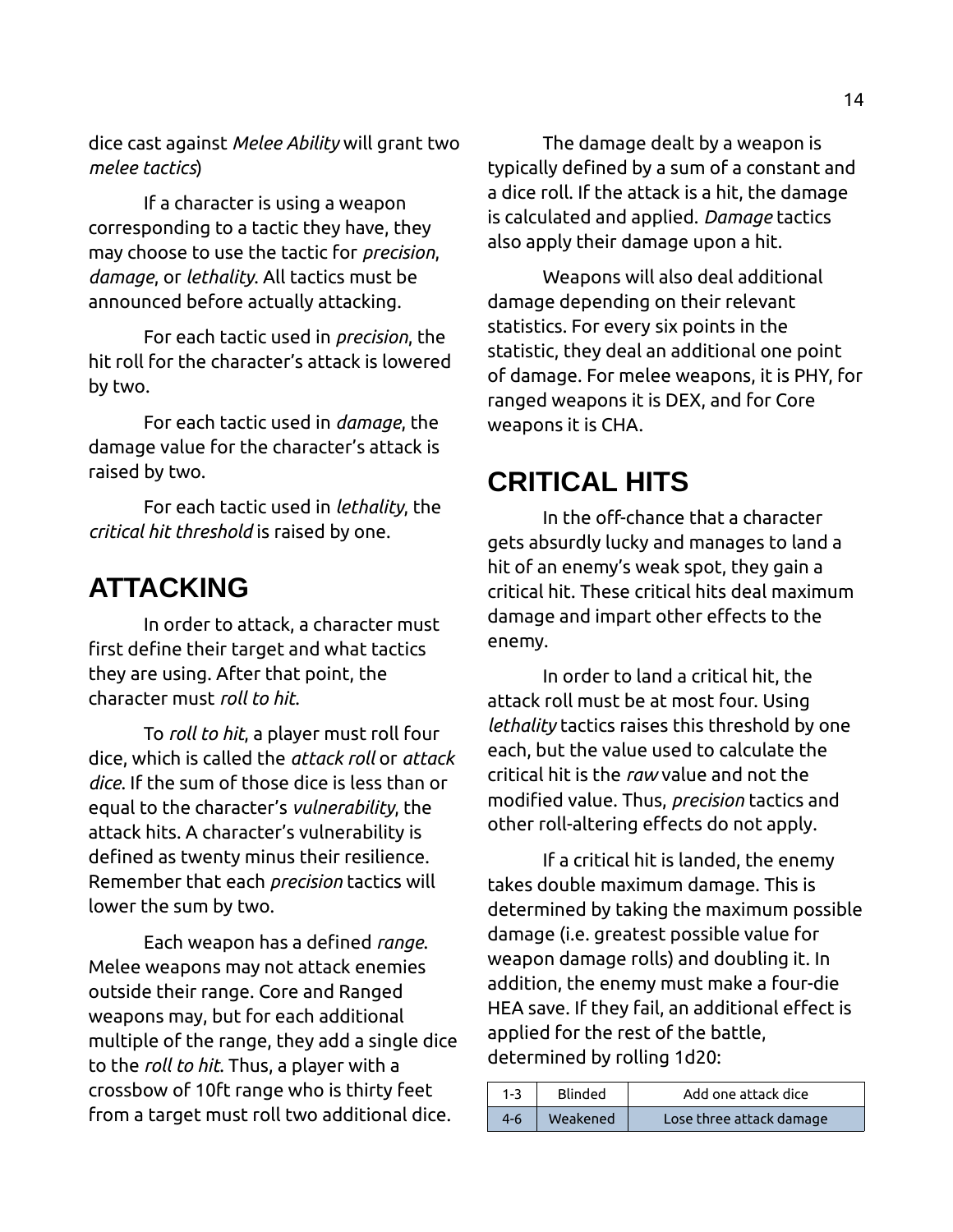| $7-9$     | Bleeding    | Lose two HP per round               |
|-----------|-------------|-------------------------------------|
| $10 - 12$ | Wounded     | $-2$ RFS                            |
| $13 - 15$ | Disarmed    | Lose weaponry (if any)              |
| $16 - 19$ | Winded      | Lose third action                   |
| 20        | Obliterated | Partly explodes into chunks, -10 HP |

# <span id="page-14-3"></span>**THE THIRD ACTION**

Attacking only takes up two-thirds of your turn, in what is called the *action turn*. The other remaining third may be used to complete other actions, known as the *third action*. This is known as a "third-action", and may be used in a variety of ways. The character may also forfeit their attack turn to gain back the other two-thirds, and gain three third actions per turn.

A third may be used to change position by up to twenty feet. It may be used to drink or throw a potion, or it may be used to perform a non-tactic check of up to two die (flushed checks are not affected by this limit). The Brawler and the Marine may also activate their exhaustion perks using the third.

# <span id="page-14-2"></span>**NON-COMBATIVE ACTIONS**

There are also a variety of actions that can take up two-thirds of your turn, allowing a character to spend time doing things other than attack. These *action turns*  can be used as follows:

• By any class, to draw a weapon or item from the inventory. Characters must draw weapons if they do not have them ready when heading into combat.

- By any class that is not The Marine, to reload ranged weapons.
- By any class, to perform a *Medicine* or *Rig* check.
- By The Apothecary, to manufacture a potion or poison
- By The Tinker, to launch their drone, *Enhance* equipment, *Disable* an enemy's equipment, or disable an enemy's artifacts
- By The Caster, to cast a spell or command their Focus

Other actions may be completed under GM approval

### <span id="page-14-1"></span>**MEDICINE**

The *Medicine* skill is worth mentioning here, since it allows players to heal others with a skill check. A one-die *Medicine* check will remove any existing status effects. Every die rolled above one will heal two HP (So a 3-die *Medicine* check will restore 4 HP).

# <span id="page-14-0"></span>**POISONS**

Since the Apothecary has the ability to apply poisons to weapons and imbue drinks and foods with poisons, it's worth talking about here. If the Apothecary poisons a character, a contested roll of the Apothecary's POW versus the poisoned character's HEA is made. If the poisoned succeeds, the poison only has half effect (rounded up)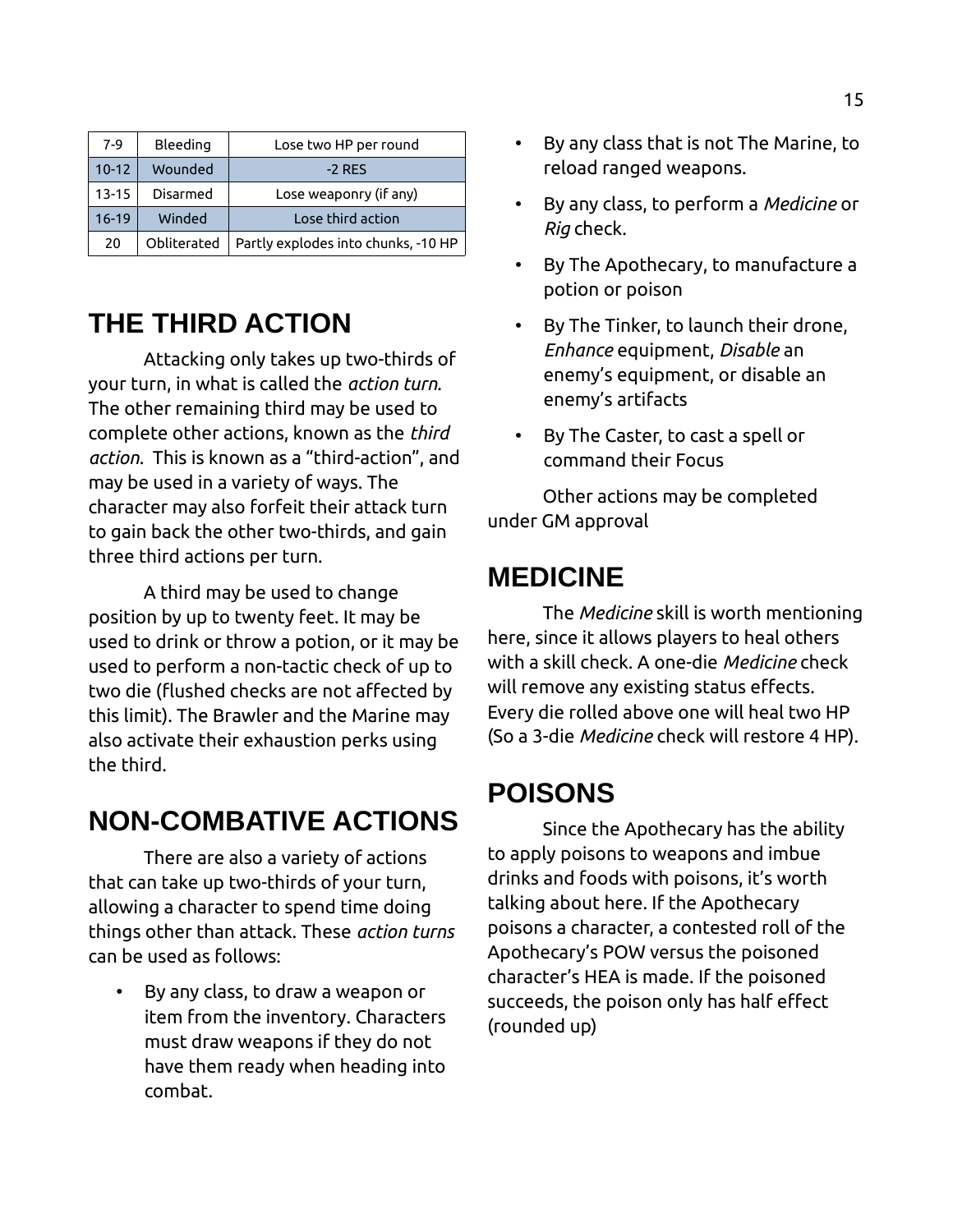# <span id="page-15-3"></span>**LEVELS, EXPERIENCE, & ADVENTURING**

Congratulations, you've killed something. While you ponder the value of the life you've just taken in exchange for some measly credits and/or equipment, it's time to think about what it means for your *progression*. Y'know, the thing that's actually valuable to you. Not life. Psycho.

<span id="page-15-2"></span>**EXPERIENCE**

In other games, monsters and characters each have a unique, assigned experience reward that the player receives for killing them. That's convoluted and over complicated for what we need, however. In Komdak, experience is a value that gains a set amount of value from completing certain actions.

**Killing** is the most common way of gaining experience points. The amount of experience points you gain depends on the classification of the enemy killed. A common enemy (often called a "grunt") is worth a single point of experience. "Commander" enemies who are typically encountered as the leader of a group of enemies is worth three. A "miniboss", usually encountered at the halfway point of an adventure or in unique encounters, is worth seven points. A "boss", usually encountered at the end of an adventure, is worth fifteen points.

**Interactions** are also a valid way of gaining experience points. Passing a skill

check of any kind outside of combat grants one point of experience per dice cast. "Pointless" checks that have no reason other than to farm experience will not be granted experience boost.

**Quest Objectives** are the final way of gaining experience points. Optional question objectives grant seven experience per quest completed. Completing a quest grants fifteen experience points.

### <span id="page-15-1"></span>**LEVELS**

As a character gains experience continuously, levels are essentially a discrete way of representing a character's experience level. Levels begin at zero experience and increase linearly, with each level requiring fifteen more experience than the one before. So level two requires fifteen experience, level three requires thirty, level four requires forty-five.

Note that this is the amount required in *addition* to what is required before. So a 2<sup>nd</sup> level player has a minimum of fifteen experience, a  $3<sup>rd</sup>$  level player has a minimum of forty-five experience (fifteen for 2<sup>nd</sup> level plus forty-five for 3rd level), etc.

### <span id="page-15-0"></span>**SPENDING EXPERIENCE**

Unlike the previous version of Komdak, upon reaching the end of a quest, the player may use any unspent experience points to level up their skills, rather than getting a set amount of points per level.

In order to increase a skill, a player must pay an amount of experience equal to the current level plus one. For example, a player with 6 points in *Melee Ability* must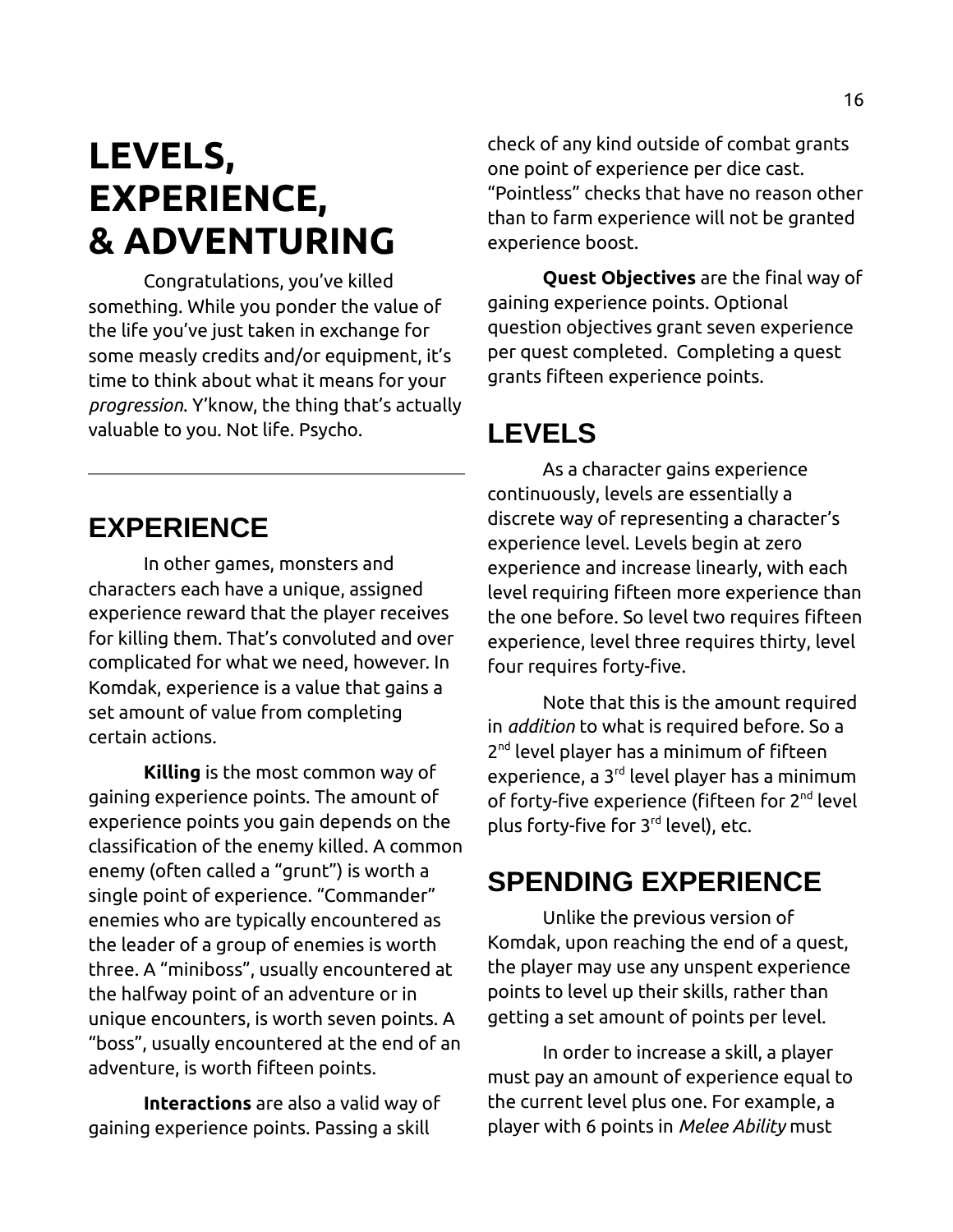pay 7 experience points in order to buy the next level. After this, they will need to pay 8 points again in order to rank up to level 8, then 9 points for 9, etc.

The player may also pay an amount of experience equal to one-half of their max HP in order to increase it by four. For example, if they have 14 HP, they must pay 7 points to raise it to 18. Players should note that their HP also passively raises as their level raises, so spending here is less crucial.

# <span id="page-16-3"></span>**THE INVENTORY**

### <span id="page-16-2"></span>**CREDITS**

Characters also use *credits*, the key currency on Komdak. As much of computation and technology relies on the Core, a banking system is also routed through it. Due to the uncaring and consolidating nature of the Core, credits are always transferred upon death of an individual. In many cases, they are transferred to loved ones or family, however, in the case of the lone adventurer, they are often transferred to the killer as a reward.

Players will often get credit rewards for killing enemies, as well as completing quests. Credits may be exchanged for goods and services at a variety of kiosks or shops.

### <span id="page-16-1"></span>**BUYING, MAINTAINING, REPAIRING EQUIPMENT**

As you adventure, you may come across shops or kiosks that sell desirable equipment. At any time, you may exchange credits to buy additional equipment and expand your arsenal.

### <span id="page-16-0"></span>**ADVANCED GEAR MAINTENANCE**

Unlike other pre-crash technology like standard guns and blades, most advanced gear is an antique at this point, having been used for possibly fifty to sixty years. As such, it is often prone to breaking down.

If advanced weaponry is disabled, either by misuse, overuse, or a nefarious tinker, it loses all of its properties over that time and essentially becomes a metal brick.

Similarly, if advanced armor is disabled, it stops providing any relevant benefits, but – importantly – still causes any negative effects or downsides associated with wearing it.

Gear may be maintained by a party tinker or by visiting any shop and paying a fair price for the service. Non-tinker players may also attempt a 3-die *Rig* check to enable their gear.

Advanced gear will automatically disable if used continuously. In the case of weapons, this is *overheating*, and will happen after one magazine's worth of continuous use without at least one round of cooling. Melee weapons cannot overheat.

In the case of armor, this has a chance of happening if the armor is hit at least thrice in consecutive rounds without a round in between. After this point, each hit has a 15% chance of disabling the armor (if one is rolled on 1d6).

Gear disabled in combat will be reboot after three rounds. The timer for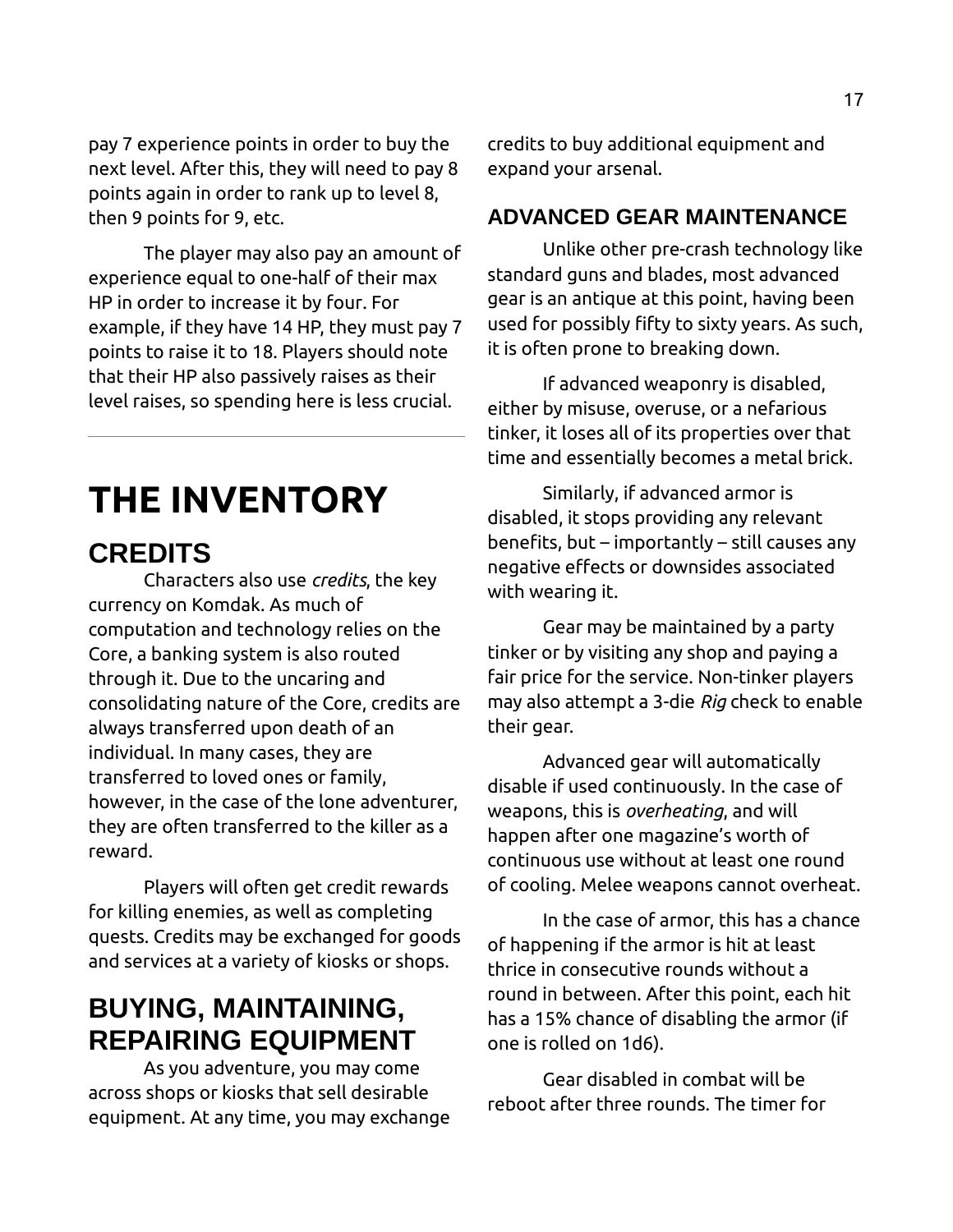armor rebooting is reset if the player is hit during the rebooting period.

#### <span id="page-17-2"></span>**UPGRADING EQUIPMENT**

As one would expect, weapons are far from complete once the player obtains them. As time goes on, they can upgrade their equipment. Such upgrades are known as *mods*, and can increase the accuracy and damage of the weapon.

Tinkers alone have the ability to apply upgrades to the party's equipment, although upgrades may be purchased and applied by various vendors.

Upgrading equipment requires *Lexacorum*, a unique material initially discovered, named, and mined solely by the Lexacore Arms Company (although other companies have slowly found their own lexacorum mines and brought it to market). Composed of a slurry of *The Hope*'s various automated systems, it is only found in the deepest mines of Komdak.

Lexacorum is a special, selfstructuring material that is essentially a small colony of microscopic machines. When energized and given precise structuring instructions, it can reform itself into a variety of shapes and, more importantly, mechanisms.

Applying upgrades to weapons requires at least one ingot of Lexacorum. An upgrade essentially acts as a permanent *tactic (precision, damage, or lethality*) applied to a single weapon. Once applied, the effect will be applied every turn as if the user used that tactic. Each weapon can individually accept exactly one Lexacorum upgrade.

Lexacorum can also be applied to armor. When applied to armor, it can raise one statistic (RES, or any character stats) by one. It cannot raise RES past the RES cap.

In addition to Lexacorum, *Romanium* is another important resource. Romanium is a unique alloy made of the remains of *The Hope's* power generation systems and radioactive isotopes from the planet's core.

Unlike Lexacorum, Romanium allows unique *effects* to be applied to a weapon. Due to the power radiating off of romanium, the microstructures in lexacorum become denatured and collapse. Thus, an item cannot have both lexacorum and romanium applied to it.

A user may apply romanium to an item in order to gain one of the following effects at random. They may also spend three ingots to pick the effect themselves.

#### <span id="page-17-1"></span>**WEAPON EFFECTS**

*Italics represents on-hit effect*

| Flaming   | +1d4 damage      | Gambit       | 2 Crit Effects              |
|-----------|------------------|--------------|-----------------------------|
| Frozen    | +1d4 damage      | Squinting    | 2x Range                    |
| Piercing  | Ignores 1/2 RES  | Quickdraw    | <b>Free Drawing</b>         |
| Poisoned  | 5% Random Poison | Vampiric     | $+1$ HP                     |
| Slicing   | 15% Bleed        | Quickload    | <b>Free Reload</b>          |
| Disarming | 10% Disarm       | Bloodthirsty | +1d6 damage<br>after a kill |

#### <span id="page-17-0"></span>**ARMOR EFFECTS**

| Sprinter | +25ft movement                         | Sentient    | Can be remotely<br>controlled                        |
|----------|----------------------------------------|-------------|------------------------------------------------------|
| Thorny   | 25% melee damage<br>reflected          | Undving     | -1 die on HEA, WIL<br>saves                          |
| Volatile | 10% Explode<br>1d6 Damaae<br>5' radius | Chameleon   | Change the<br>appearance of your<br>armor or clothes |
| Racist   | -25% damage from<br>selected race      | Defving     | Gain $\frac{1}{3}$ action. +2<br>DMG if below 4 HP   |
| Costly   | Can exchange<br>100cd for +4 HP        | <b>Null</b> | Invisible to<br>electronic systems                   |
| Medical  | $+1$ HP $/20s$<br>+50% Healing         | Hardy       | Halves addiction<br>and poison effects               |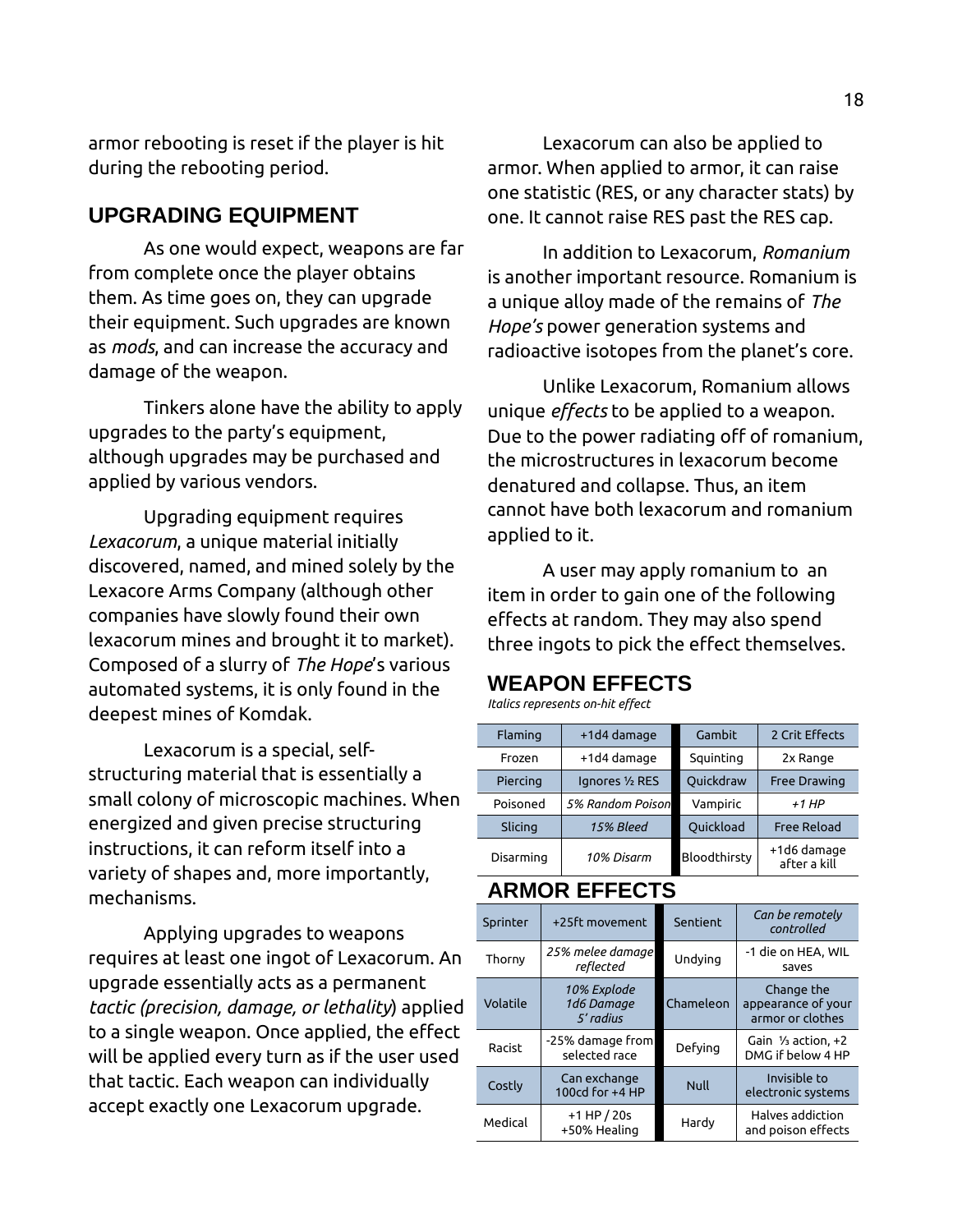# <span id="page-18-4"></span> **QUICK START**

The following is a brief guide to help create your character and make them your own.

## <span id="page-18-3"></span>**BASICS**

Name, Age, Gender, Appearance.

## <span id="page-18-2"></span>**CLASS**

The Brawler, The Marine, The Apothecary, The Tinker, The Outlaw, or The Charmer.

# <span id="page-18-1"></span>**STATISTICS**

A beginning player gets scores of 14, 13, 12, 11, 10, 10, and 8. You may assign these to whichever of the seven statistics you wish (PHY, INT, DEX, CHA, POW, HEA, WIL). You may also distribute two additional points however you wish (adding two points to one stat, or one to two stats).

It is recommended that players choose statistics allocations that synergize well with their class statistics. If in doubt, POW works well as a jack-of-all trades stat, since it determines Weapon Abilities, HEA works well since it determines your max HP.

The recommended focal statistics for each class are as follows:

> The Brawler: PHY, HEA The Marine: DEX, POW The Apothecary: INT, POW The Tinker: INT, POW

The Outlaw: CHA, DEX The Charmer: POW, CHA

# <span id="page-18-0"></span>**SKILLS**

In addition to their Statistics, players are granted 25 "skill points" to invest in their skills, according to the 'Spending Experience' section, although these points are entirely separate from skills. Much like statistics, certain skills are more or less desirable for each class, but players can be much more flexible in their spending choices.

The Brawler: *Intimidate*, *Grapple*, *Force, Melee Ability*

The Marine: *Intimidate*, *Force, Ranged Ability*

The Apothecary: *Medicine, Rig, Ranged Ability*

The Tinker: *Rig, Hack, Ranged Ability*

The Outlaw: *Bluff, Act, Sneak, Sleight, Finesse*

The Caster: *Persuade, Core Ability*

Again, you will not be severely handicapping yourself if you do not allocate your skills according to recommendations, and indeed building a well-rounded character involves spending skill points easily. However, given the benefits certain classes gain, it is wise to specialize your skills in order to build a more well-rounded *party* rather than individual.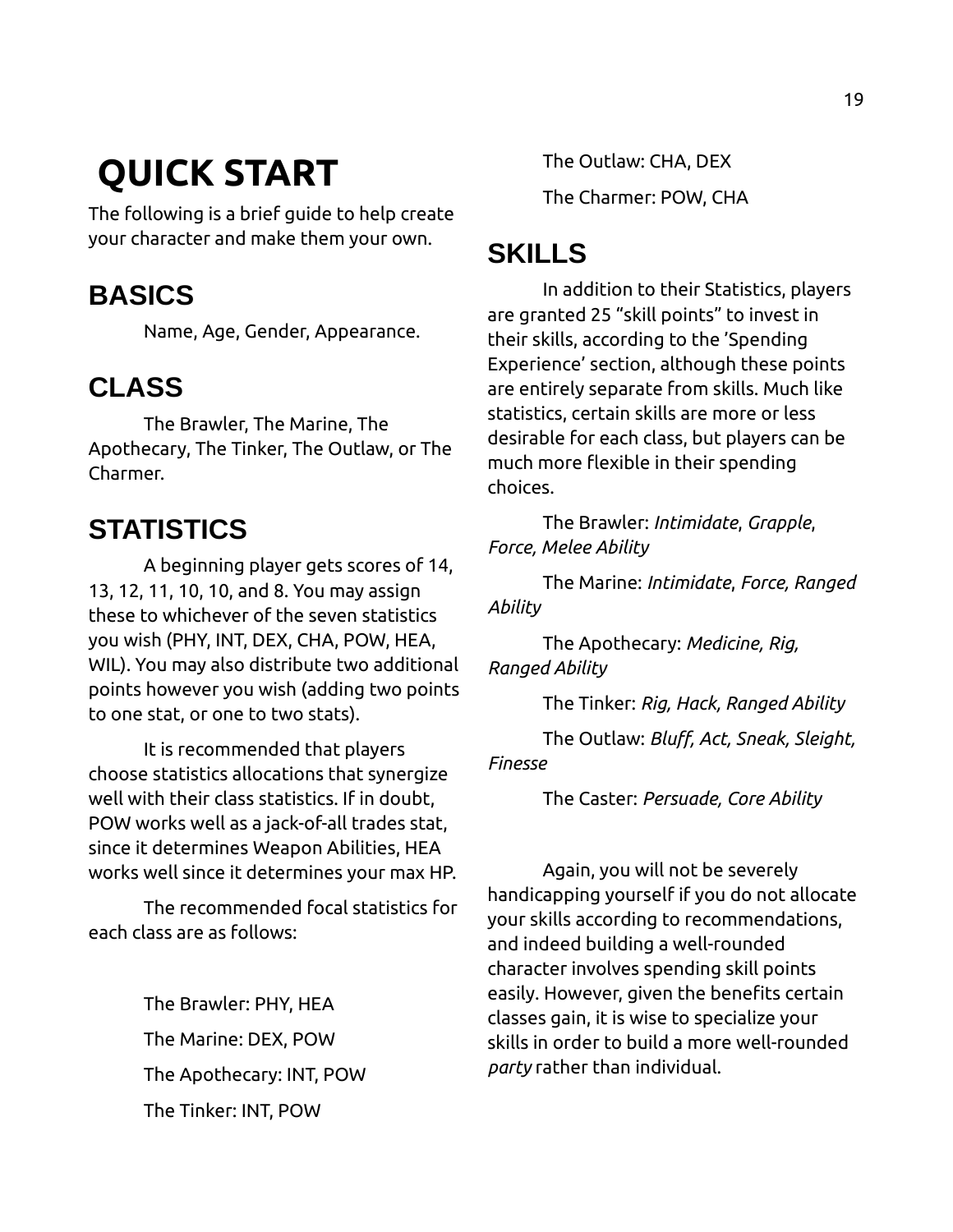### <span id="page-19-12"></span>**SPECIES**

In addition to your class, statistics, and abilities, it may also benefit you to choose a species that synergizes well with your class. Below is the list of each species and the benefits and drawbacks associated with each.

#### <span id="page-19-11"></span>**HUMAN**

+2 WIL, +10 Skill Points, +1 WIL die against your *Persuade* and *Bluff*

#### <span id="page-19-10"></span>**MIRNA**

+2 CHA, -2 PHY, -1 HEA

#### <span id="page-19-9"></span>**ARJUNT**

+2 INT, +1 PHY, -3 DEX, -1 RES

#### <span id="page-19-8"></span>**ASTANGA**

+4 PHY, +2 HEA, -2 INT, -2 DEX, -1 RES

#### <span id="page-19-7"></span>**IPLA**

+2 DEX, -2 HEA, -1 RES

### <span id="page-19-6"></span>**TRAITS**

You may also choose one trait to grant your character, if you wish. Remember that traits will cause both positive and negative effects, meaning it might be best for some to not take traits at all.

### <span id="page-19-5"></span>**WEAPONRY**

In addition to your traits, you are also allowed to bring in one weapon with you (The Brawler and The Marine get two) as you start your adventure. You may pick from the lists below. ("*Advanced" signifies "technology-based"*)

#### <span id="page-19-4"></span>**MELEE WEAPONS**

| <b>Name</b>       | <b>Hands</b>  | <b>Damage</b>   | R |
|-------------------|---------------|-----------------|---|
| <b>Broadsword</b> |               | 1d6             |   |
| Longsword         | $\mathcal{P}$ | 1 <sub>d8</sub> | 9 |
| Shortsword        |               | 1 <sub>d4</sub> | 6 |
| Quarterstaff      |               | 1 <sub>d4</sub> | 6 |
| <b>Battleaxe</b>  |               | 1d6             |   |
| Dagger            |               | 1 <sub>d4</sub> |   |
|                   |               |                 |   |

#### <span id="page-19-3"></span>**RANGED WEAPONS**

| <b>Name</b> | <b>Hands</b> | Damage          | R  |
|-------------|--------------|-----------------|----|
| Dagger      |              | 1 <sub>d4</sub> | 10 |
| Crossbow    |              | 2d4             | 25 |
| <b>Bow</b>  |              | 1 <sub>d8</sub> | 15 |
| Javelin     |              | 1d6             | 10 |

#### <span id="page-19-2"></span>**GUNS**

| <b>Name</b>              | <b>Hnds</b>              | Mag           | Damage          | R   |
|--------------------------|--------------------------|---------------|-----------------|-----|
| Revolver                 | 1                        | 6             | 1 <sub>d6</sub> | 15  |
| Pistol                   | 1                        | 10            | 1 <sub>d4</sub> | 25  |
| Flintlock Pistol*        | 1                        | 1             | 2d4             | 15  |
| Rifle                    | 2                        | 12            | 1 <sub>dB</sub> | 20  |
| Musket*                  | $\overline{\phantom{0}}$ | 1             | 2d6             | 15  |
| <b>Bolt-Action Rifle</b> | $\overline{2}$           | 4             | 2d6             | 100 |
| Shotgun                  | $\overline{2}$           | 6             | 1d12            | 3   |
| Double-Barrel<br>Shotgun | $\overline{2}$           | $\mathcal{P}$ | 2d8             | 3   |

\* *Unaffected by The Marine's 'Fast Hands'*

#### <span id="page-19-1"></span>**ADVANCED MELEE**

| <b>Name</b>  | Hands | Damage          | R |
|--------------|-------|-----------------|---|
| Plasma Sword |       | 1d12            |   |
| Hotknife     |       | 1d6             |   |
| Jackhammer   |       | 1d10            |   |
| Chainsaw     |       | 1 <sub>dB</sub> |   |

#### <span id="page-19-0"></span>**ADVANCED RANGED WEAPONS**

| Name     | Hands | <b>Damage</b> | R  |
|----------|-------|---------------|----|
| Hotknife |       | ld6           | 10 |